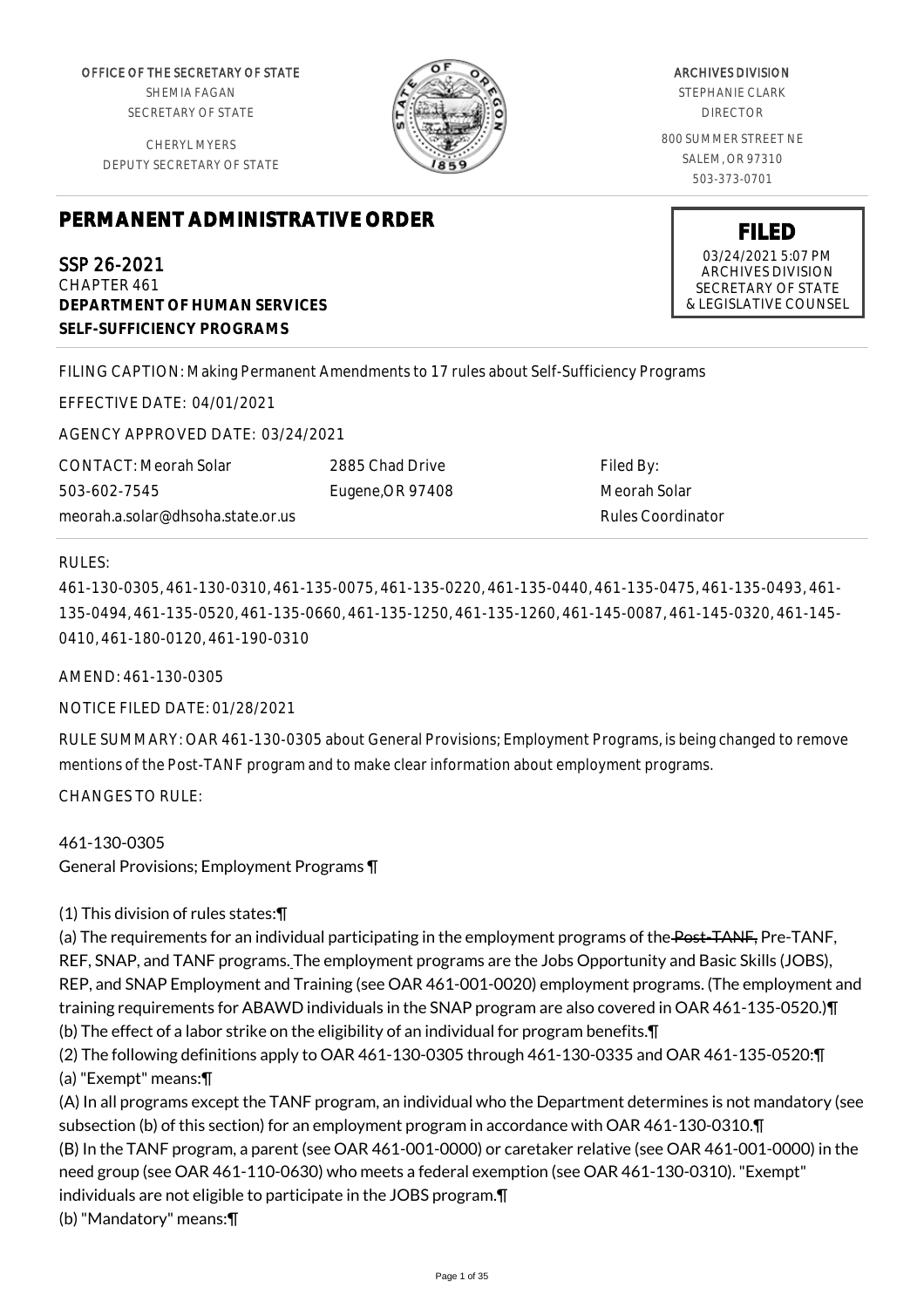(A) In all programs except the SNAP and TANF programs, an individual in the need group who the Department determines must participate in an employment program in accordance with OAR 461-130-0310.¶

(B) In the SNAP program, an individual in the need group who the Department determines must register for an employment program in accordance with OAR 461-130-0310.¶

(C) In the TANF program, mandatory participants, who are not otherwise federally exempt, are JOBS eligible individuals in the need group who the Department determines must participate in an employment program in accordance with OAR 461-130-0310.¶

(c) "Volunteer" means:¶

(A) An individual who is not mandatory and chooses to participate in an employment program.¶

(B) The following individuals may volunteer to participate in an employment program:¶

(i) In the SNAP program, an individual who is an ABAWD living in one of the SNAP time limit exempt areas (see OAR 461-135-0520) who is either exempt (see subsection (a) of this section) or mandatory and chooses to participate in SNAP Employment and Training; \[

(ii) An individual who is not an ABAWD and is either exempt or mandatory and chooses to participate in SNAP Employment and Training.¶

(iii) In the TANF program, a JOBS volunteer is an individual who is federally mandatory and eligible to participate in an employment program, but who may not be disqualified as they meet a state exemption according to OAR 461-130-0310.¶

(iv) In the REF program, an REP volunteer is an individual who is exempt (see subsection (a) of this section) and chooses to participate in the REP program.¶

(3) An individual must provide the information necessary for the Department to determine each of the following:¶ (a) The participation classification of the individual (see OAR 461-130-0310);¶

(b) The level of participation of the individual; and¶

(c) If applicable, whether an individual had good cause (see OAR 461-130-0327) for any failure to meet a

requirement of an employment program.¶

(4) In the SNAP program, a mandatory individual (see OAR 461-130-0310(3)(b)) is registered for the employment program when a member of the filing group (see OAR 461-110-0370) or an authorized representative (see OAR 461-115-0090 and 461-115-0140) signs the SNAP program application.

Statutory/Other Authority: ORS 409.050, 411.060, 411.816, 412.006, 412.009, 412.049 Statutes/Other Implemented: ORS 409.010, 411.060, 411.816, 412.006, 412.009, 412.049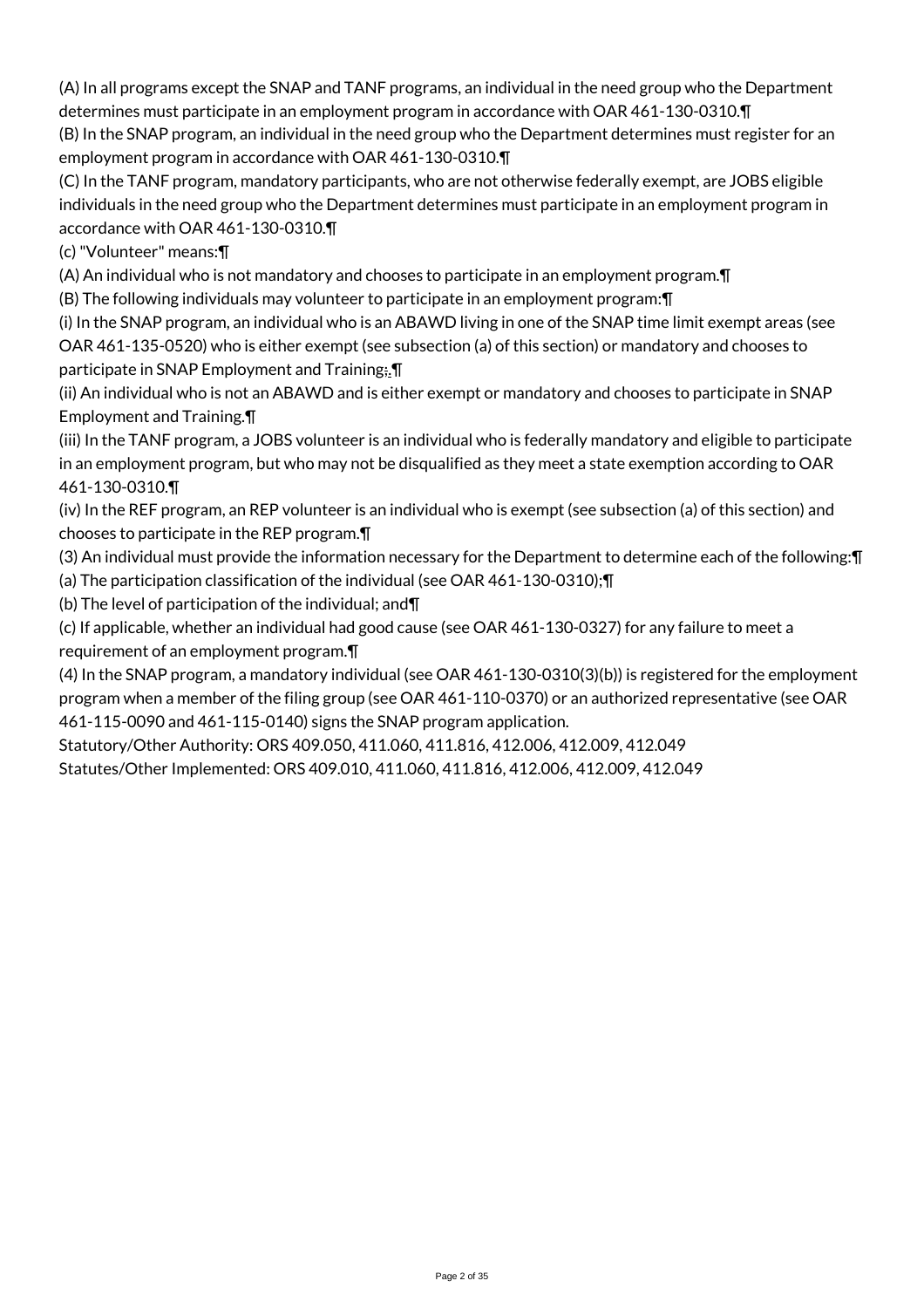NOTICE FILED DATE: 01/28/2021

RULE SUMMARY: OAR 461-130-0310 about Participation Classifications: Exempt, Mandatory, and Volunteer, is being amended to remove the Post-TANF program.

CHANGES TO RULE:

### 461-130-0310

Participation Classifications: Exempt, Mandatory, and Volunteer ¶

(1) In the Post-TANF, Pre-TANF, REF, SNAP, and TANF programs:¶

(a) The Department assigns an individual to one or more employment program participation classifications: exempt, mandatory, and volunteer (see OAR 461-130-0305 for definitions of all three terms).¶ (b) Notwithstanding OAR 461-130-0503(2)(c), in the Post-TANF program or while receiving Employment Payments (see OAR 461-001-0025) under OAR 461-135-1270, an individual is classified as a volunteer.¶ (2) In the Pre-TANF and TANF programs:¶

(a) An individual in the need group (see OAR 461-110-0630) is JOBS exempt from employment program participation and disqualification if the individual meets the requirements of at least one of the following paragraphs. The individual is -¶

(A) A parent (see OAR 461-001-0000) providing care for a family member who is an individual with a disability (see OAR 461-001-0000) and is in the household group (see OAR 461-110-0210) with the parent. Medical documentation to support the need for the care is required.¶

(B) A noncitizen who is not authorized to work in the United States.¶

(C) An individual who is eligible for and receives supplemental security income (SSI) from the Social Security Administration.¶

(D) A caretaker relative (see OAR 461-001-0000) who is non-needy.¶

(b) A caretaker relative of a dependent child or unborn who receives TANF program benefits is JOBS eligible if the caretaker relative is in the same filing group with the dependent child (see OAR 461-001-0000) or unborn (even if the caretaker relative is not in the TANF program benefit group under OAR 461-110-0750), unless the caretaker relative is otherwise JOBS exempt from participation under subsection (a) of this section.¶

(c) A JOBS volunteer is an individual who is federally mandatory and eligible to participate in an employment program, but who may not be disqualified as they meet at least one of the following state exemptions:¶ (A) Pregnant and the pregnancy has reached the first of the calendar month prior to the month in which the due date falls.¶

(B) Pregnant and experiencing medical complications due to the pregnancy that prohibit participation in activities of the program and are documented by a qualified and appropriate professional.¶

(C) A parent, who is 20 years old and older, or has a high school diploma or GED and is age 18 or 19, during the first six months after the birth of the parent's dependent child except that the Department may require the parent to participate in parenting classes or a family stability activity (see OAR 461-001-0000). An exemption allowed under this paragraph may apply only to one JOBS Eligible participant in each filing group (see OAR 461-110- 0330).¶

(D) A parent under age 20 years old without a high school diploma or GED, during the first 16 weeks after the birth of the parent's dependent child except that the Department may require the parent to participate in parenting classes, a family stability activity, or an educational track if the parent has not completed high school, GED, or equivalency program.¶

(E) An individual whose participation is likely to cause undue hardship or is contrary to the best interests of the dependent child or needy caretaker relative.¶

(F) Pregnant and participating more than 10 hours per week during the first two months of the third trimester.¶ (G) A VISTA volunteer.¶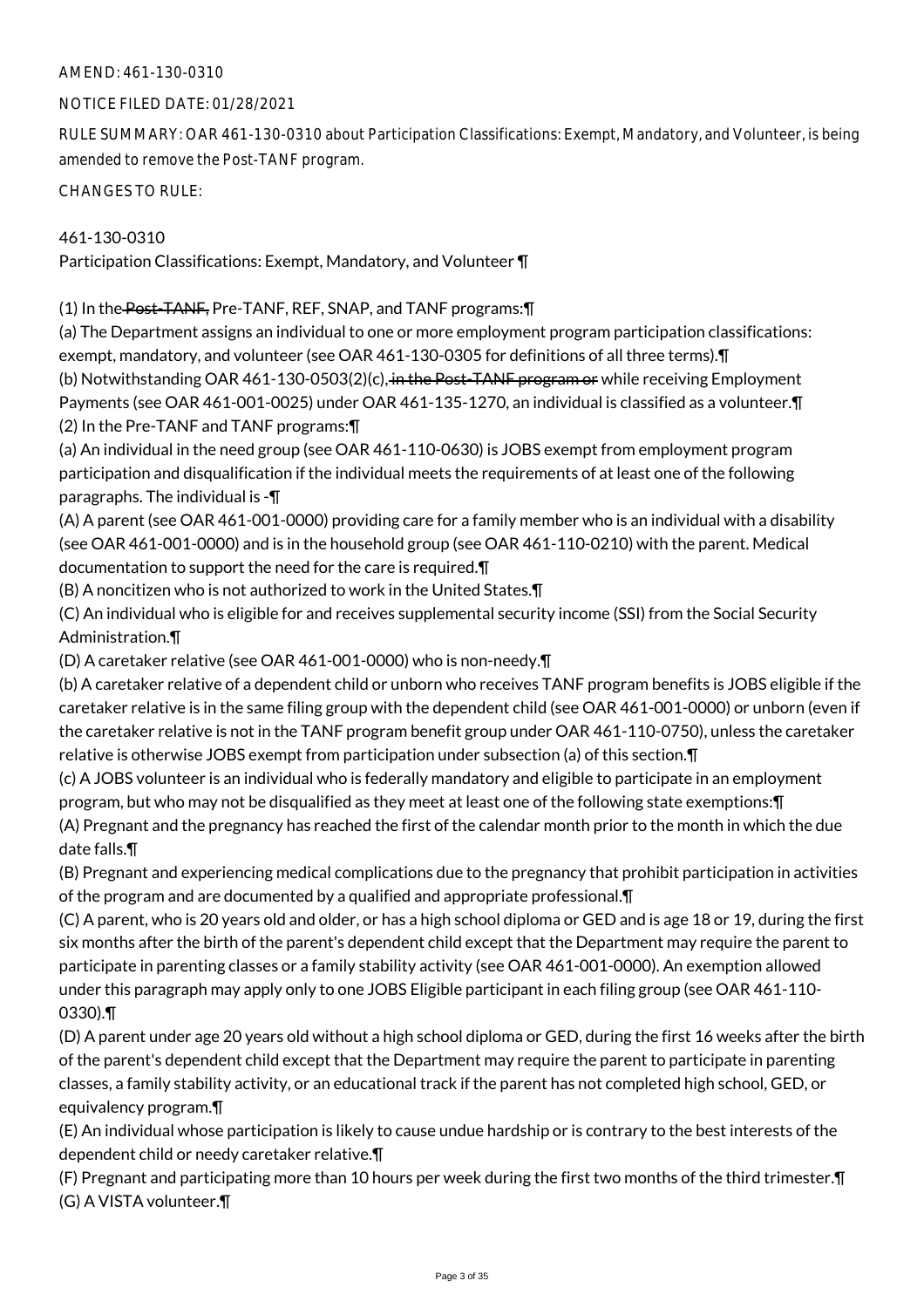(3) In the SNAP program:¶

(a) An individual is exempt from registration in an employment program and disqualification if the individual meets the requirements of one of the following paragraphs. The individual is:¶

(A) An individual with a physical, mental, or behavioral health condition that prevents performance of work or the ability to obtain or maintain employment, including but not limited to:¶

(i) Having a disability (see OAR 461-001-0015) or receiving disability income, or has applied for disability benefits pending a decision or is in the appeal process.¶

(ii) Pregnant and a medical practitioner has limited their work due to medical complications related to the pregnancy.¶

(iii) Receiving "wrap-around services" focused on physical or mental health. "Wrap-around services" means a range of services provided by a Community Based Organization (CBO) addressing a participant's needs which include medical or health issues preventing a participant from obtaining or maintaining employment.¶ (B) Responsible for the care of a child (see OAR 461-001-0000) in the filing group under 6 years of age.¶

(C) Responsible for the care of an individual with an incapacity that substantially reduces or eliminates the individual's ability to care for themselves, and providing this care prevents the participant from obtaining or maintaining employment.¶

(D) A student enrolled at least half-time, as defined by the school, in any high school or equivalent program recognized by a school district or enrolled at least half-time in any school, training program, or institution of higher education. An individual remains exempt during normal periods of class attendance, vacation, and recess but no longer qualifies for the student exemption when a break in enrollment occurs due to graduation, suspension or expulsion, or when the student drops out of school or does not enroll in classes for the next regular school term (excluding summer term).¶

(E) A regular participant in a drug addiction or alcoholic treatment and rehabilitation program.¶

(b) An individual is mandatory for registration in an employment program and the requirements in OAR 461-130- 0315 if the individual meets the requirements of one of the following paragraphs. These individuals may be disqualified under OAR 461-130-0330 for failing to meet the requirements in OAR 461-130-0315. The individual is not required to participate in any SNAP employment and training program and is not subject to the SNAP time limit under OAR 461-135-0520. The individual is:¶

(A) Working a minimum of 30 hours a week or earning money equal to at least the federal minimum wage multiplied by 30 hours per week multiplied by 4.3 weeks. An individual who is self-employed with allowable costs must meet the earnings threshold after allowing the 50 percent deduction. This includes migrant and seasonal farm workers (see OAR 461-001-0015) who are under contract or similar agreement with an employer or crew chief to begin employment within 30 days.¶

(B) Engaged in the TANF JOBS program under Title IV-A of the Social Security Act. ¶

(C) In receipt of unemployment insurance benefits, has completed an application for unemployment insurance benefits and is waiting for an initial decision on the claim, or is participating in at least one of the following Employment Department training programs: ¶

(i) The Trade Readjustment Allowance (TRA) program serving displaced workers under the Trade Act. ¶

(ii) The Training Unemployment Insurance (TUI) program. ¶

(iii) The Self-Employment Insurance (SEA) program. ¶

(iv) The Apprenticeship Program (APT).¶

(c) A mandatory client is an individual in the need group (see OAR 461-110-0630); who is 16 or 17 years of age and a primary person (see OAR 461-001-0015), or 18 years of age and older and 59 years of age and younger; and who is not exempt under subsection (a) of this section.¶

(4) In the REF program, an individual in the need group is exempt from the REP program participation and disqualification if the individual meets the requirements of at least one of the following subsections. The individual is -¶

(a) 65 years of age or older.¶

(b) An individual providing care for a family member who is in the household group and has a disability (see OAR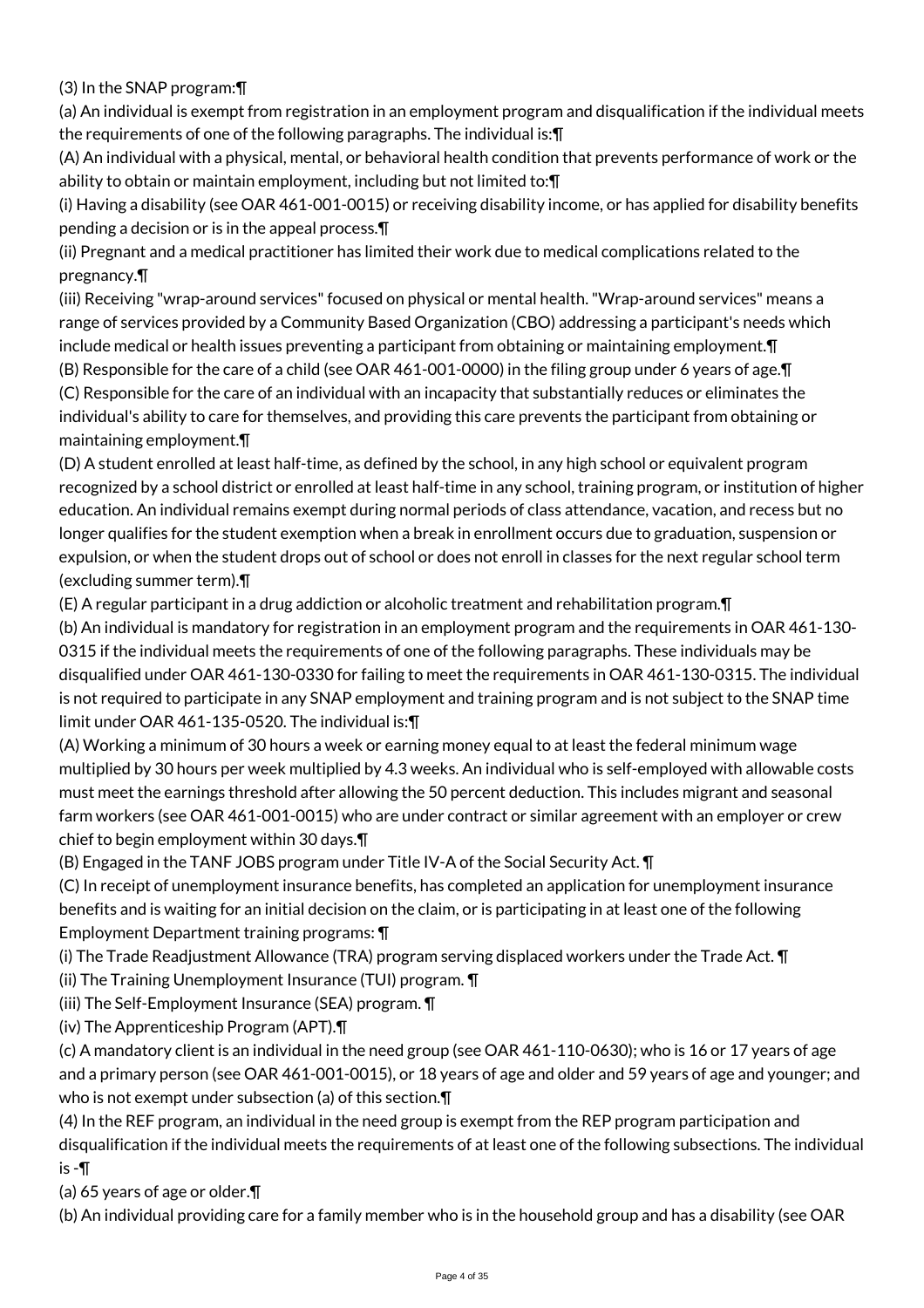461-001-0000). Medical documentation to support the need for the care is required. ¶

(c) An individual whose participation is likely to cause undue hardship to that individual.¶

(d) Pregnant and the pregnancy has reached the first of the calendar month prior to the month in which the due date falls.¶

(e) Pregnant and experiencing medical complications due to the pregnancy that prohibit participation in activities of the program and are documented by a qualified and appropriate professional.¶

(f) Pregnant and participating more than 10 hours per week during the first two months of the third trimester. Statutory/Other Authority: ORS 409.050, 411.060, 411.070, 411.816, 412.006, 412.009, 412.014, 412.049 Statutes/Other Implemented: ORS 409.010, 409.750, 411.060, 411.070, 411.816, 411.837, 412.006, 412.009, 412.014, 412.049, 7 USC 2015(d), 7 CFR 273.7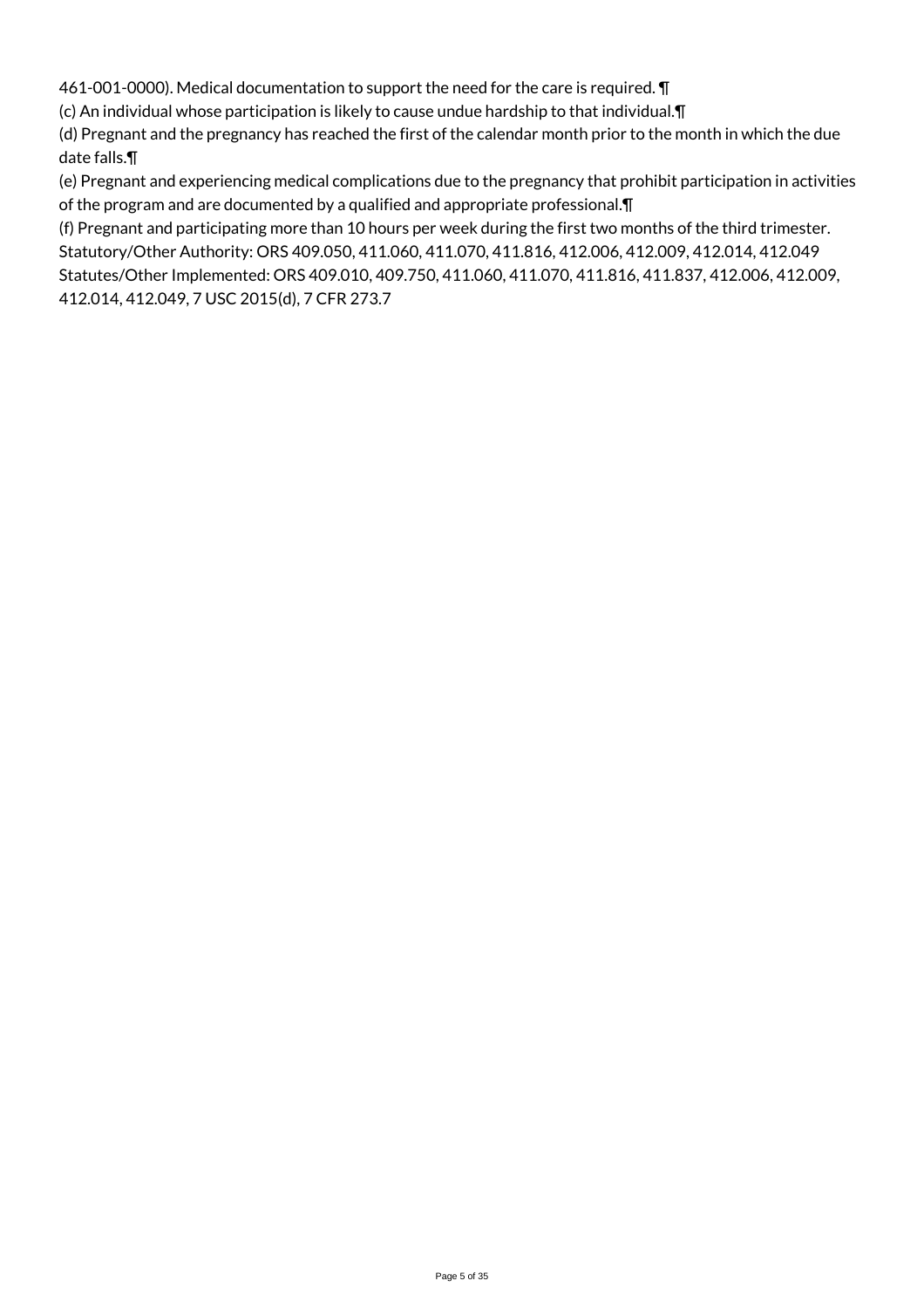## NOTICE FILED DATE: 01/28/2021

RULE SUMMARY: OAR 461-135-0075 about TANF Time Limit; Exemptions, is being amended to remove the Post-TANF program.

CHANGES TO RULE:

461-135-0075 TANF Time Limit; Exemptions ¶

(1) The following months do not count toward the accrual of the time limit in OAR 461-135-0071:¶ (a) Months prior to July 1, 2003 in which a minor parent (see OAR 461-001-0000) head of household or an adult received a TANF grant in Oregon or another state.¶

(b) Months between July 1, 2003 and September 30, 2007 in which a minor parent head of household or adult received TANF in Oregon; and¶

(A) Participated in required JOBS activities or other education, employment, or job training program including teen parent (see OAR 461-001-0000) programs; or¶

(B) Was not required to participate in JOBS activities or other education, employment, or job training program including teen parent programs.¶

(c) Months between October 1, 2007 and June 30, 2009 and months between October 1, 2011 and April 30, 2012 in which the filing group (see OAR 461-110-0330) is a two-parent family receiving cash assistance in Oregon for which deprivation is based on unemployment or underemployment.

(d) Months beginning October 1, 2007 in which a minor parent head of household or adult received aid in Oregon and is a participant in the Degree Completion Initiative (DCI) activity (see OAR 461-001-0025) enrolled in an educational institution.¶

(e) Months beginning October 1, 2008 in which a minor parent head of household or adult received aid in Oregon and is a participant in the Parents as Scholars (PAS) activity (see OAR 461-001-0025) enrolled in an educational institution consistent with OAR 461-190-0199.¶

(f) Months between October 1, 2007 and March 31, 2016 in which the individual is unable to obtain or maintain employment for a sufficient number of hours in a month to satisfy the federally required participation rates (see OAR 461-001-0025) because the individual:¶

(A) Was a victimsurvivor of domestic violence (see OAR 461-001-0000);¶

(B) Had a certified learning disability;¶

(C) Had a verified alcohol and drug or mental health condition;¶

(D) Had a child (see OAR 461-001-0000) with a disability (see OAR 461-001-0000), which prevented the parent

(see OAR 461-001-0000) from obtaining or keeping employment;¶

(E) Was an individual with a disability;¶

(F) Was providing care for a family member who lived in the home and was an individual with a disability;¶

(G) Was deprived of needed medical care; or¶

(H) Was subjected to battery or extreme cruelty. For purposes of this rule, an individual was subjected to battery or extreme cruelty if the individual was subjected to one or more of the following:¶

(i) Physical acts that resulted in, or threatened to result in, physical injury to the individual.¶

(ii) Sexual abuse.¶

(iii) Sexual activity involving a dependent child.¶

(iv) Being forced as the caretaker relative (see OAR 461-001-0000) of a dependent child (see OAR 461-001-0000) to engage in nonconsensual sexual acts or activities.¶

(v) Threats of, or attempts at, physical or sexual abuse.¶

(vi) Mental abuse.¶

(vii) Neglect or deprivation of medical care.¶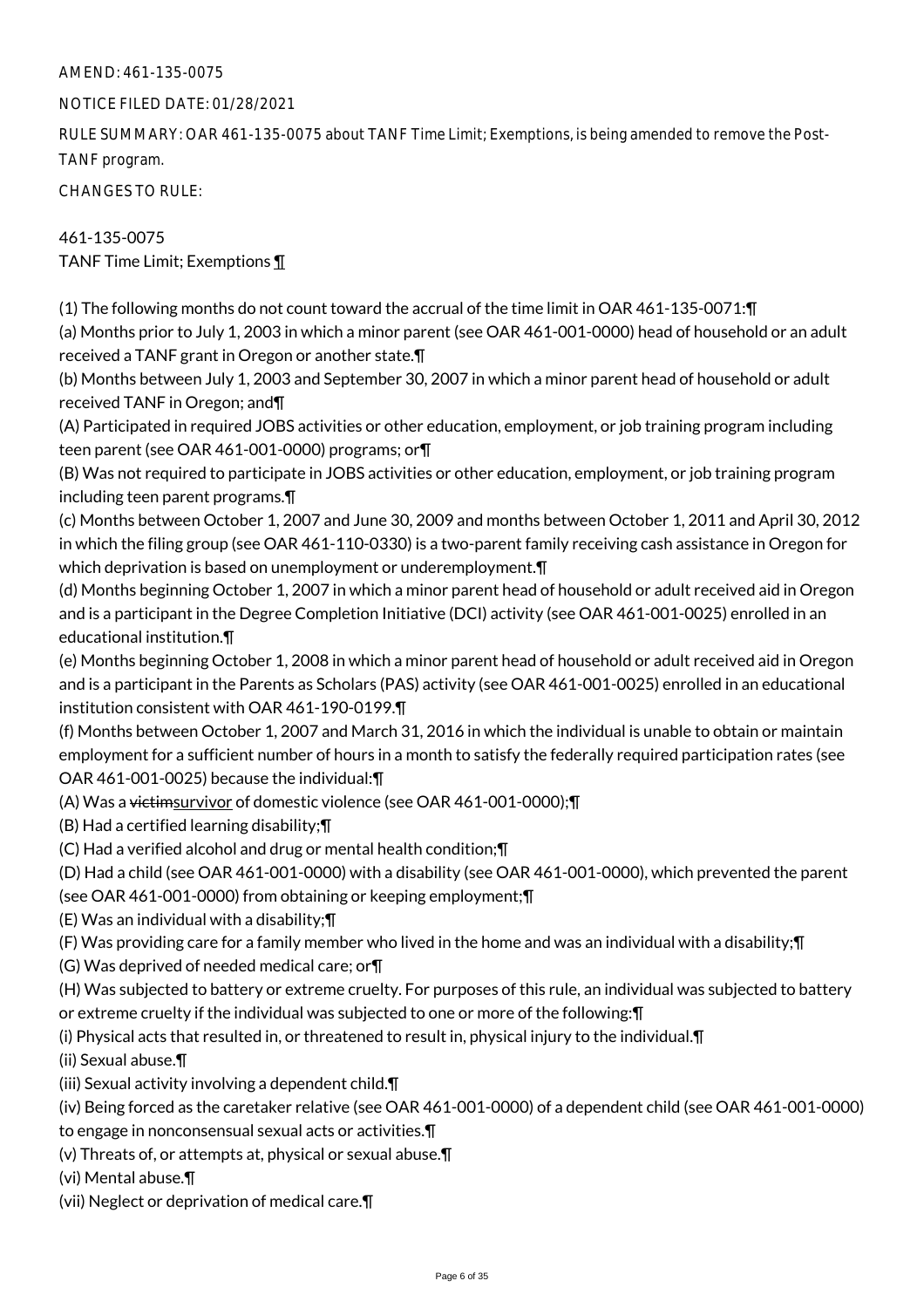(g) Months beginning July 1, 2003 in which the parent or needy caretaker relative resided in Indian Country (as defined in 18 U.S.C. 1151) and 50 percent or more of the adult residents of that area were unemployed. The Department considers an individual to meet the requirements of this subsection if:¶

(A) The individual resides on an Indian reservation, tribal allotment, or Dependent Indian Community as defined by the Bureau of Indian Affairs; or¶

(B) The individual is a member of one of the nine federally-recognized tribes in Oregon and resides in a county listed in subparagraph (ii) of this paragraph.¶

(i) The nine federally-recognized tribes in Oregon are Burns Paiute Tribe; Confederated Tribes of the Coos, Lower Umpqua and Siuslaw Indians; Confederated Tribes of the Grand Ronde Community of Oregon; Confederated Tribes of the Siletz Indians; Confederated Tribes of the Umatilla Reservation; Confederated Tribes of Warm

Springs; Coquille Indian Tribe; Cow Creek Band of the Umpqua Tribe of Indians; and Klamath Tribes.¶ (ii) The following Oregon counties are covered under paragraph (B) of this subsection for October 1, 2017 to September 30, 2018: Coos, Crook, Curry, Douglas, Josephine, and Lincoln.¶

(h) Months beginning October 1, 2007 in which the minor parent head of household or adult is a participant in the JOBS Plus, Pre-TANF, Post-TANF, or SFPSS program.

(i) Months beginning October 1, 2007 in which the individual who is now a parent or pregnant was in that month a minor child and neither the head of a household nor married to the head of a household.¶

(j) Months beginning October 1, 2011 in which the minor parent head of household or adult is a participant in the JPI program.¶

(k) Months in which the minor parent head of household or adult is a recipient of Employment Payments (see OAR 461-001-0025 and 461-135-1270) unless a TANF payment was issued in the same month.¶

(l) Months between July 1, 2008 and April 30, 2012 in which the individual did not qualify for any other TANF time-limit exemption under this rule, and was unable to obtain or maintain employment for a sufficient number of hours in a month to satisfy the federally required participation rates (see OAR 461-001-0025) when Oregon's statewide average unemployment rate as published by the Oregon Employment Department was equal to or greater than seven percent. For purposes of this rule, this determination:¶

(A) Through December 31, 2011 is calculated based on a six-month period as follows:¶

(i) The time period during July 1, 2008 through June 30, 2009 was based on Oregon's statewide average unemployment rate as published by the Oregon Employment Department for the period July 1, 2008 through December 31, 2008.¶

(ii) In each six-month period, starting July 1, 2009 and ending December 31, 2011:¶

(I) The time period during January 1 through June 30 was based on Oregon's statewide average unemployment rate as published by the Oregon Employment Department for the period April 1 through September 30 of the preceding year.¶

(II) The time period during July 1 through December 31 was based on Oregon's statewide average unemployment rate as published by the Oregon Employment Department for the period October 1 through December 31 of the preceding year and January 1 through March 31 of the current year.¶

(B) From January 1, 2012 through April 30, 2012 was based on Oregon's statewide average unemployment rate as published by the Oregon Employment Department for the period April 1 through September 30, 2011.¶

(2) Months that did not count toward the time limit based on a condition described in paragraphs (1)(f)(B) to  $(1)(f)(F)$  of this rule require documentation from a licensed or certified professional qualified to make such a determination.

Statutory/Other Authority: ORS 409.050, 411.060, 411.070, 412.006, 412.049, 412.079 Statutes/Other Implemented: ORS 409.010, 409.050, 411.060, 411.070, 411.117, 412.049, 412.079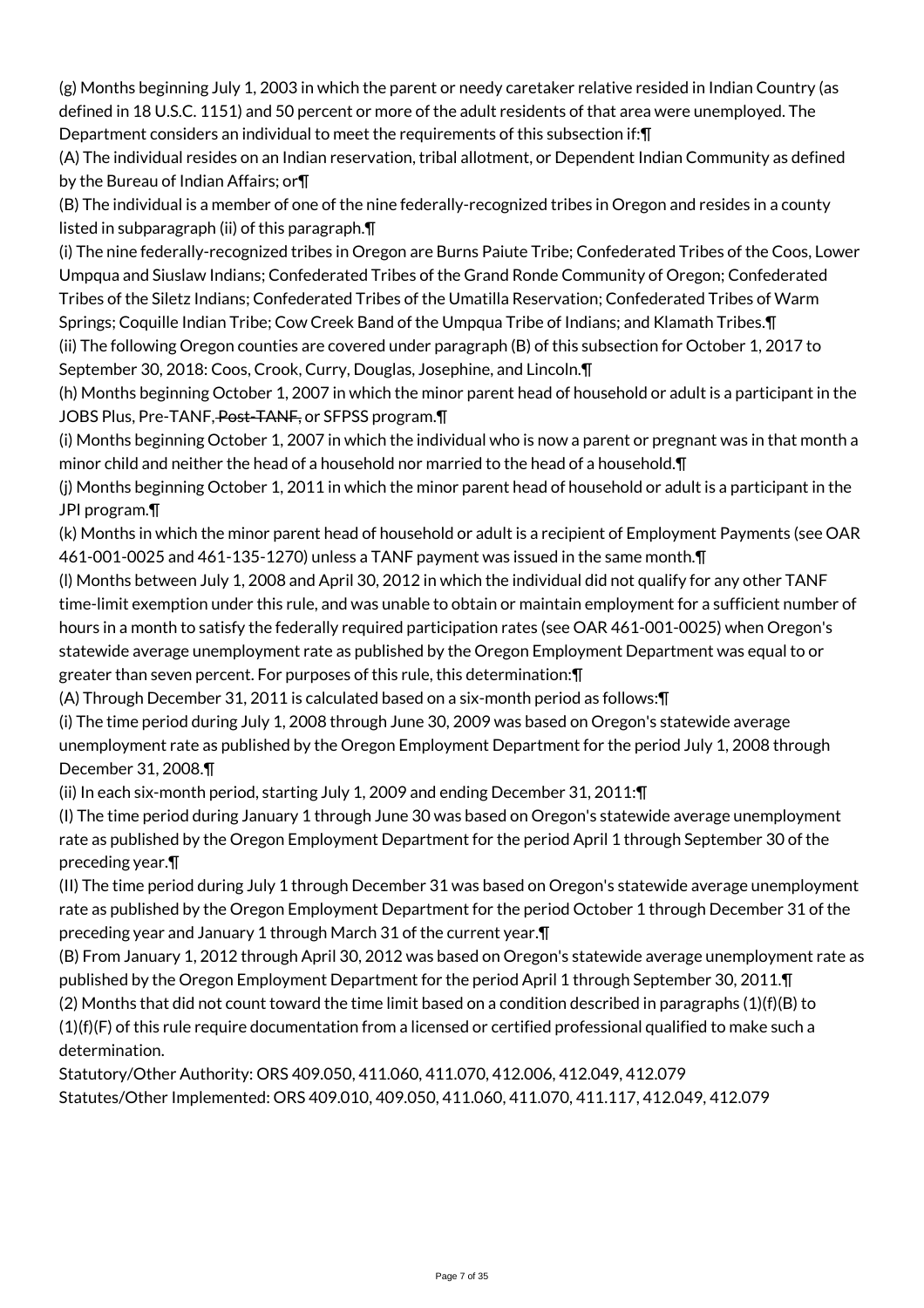REPEAL: Temporary 461-135-0220 from SSP 41-2020

NOTICE FILED DATE: 01/28/2021

RULE SUMMARY: OAR 461-135-0220 about REF, REFM, and TANF Programs; COVID-19, is being amended to extend COVID-19 resource limit provisions past November 30, 2020, to make clear how certain REF program payments shall be made, and to amend certain REF program eligibility limit provisions for individuals meeting certain criteria. The rule is also being amended to expand the definition of client error overpayment for the REF program and to adopt changes to the REF, REFM, and TANF programs due to COVID-19.

CHANGES TO RULE:

## 461-135-0220

REF, REFM, and TANF Programs; COVID-19

The provisions in this rule apply to the REF, REFM, and TANF programs.¶

(1) Notwithstanding OAR 461-115-0040(2), the "filing date" may be established telephonically by the Department making record of:¶

- (a) The name of the applicant, and their authorized representative (see OAR 461-115-0090) if one exists,¶
- (b) The applicant's address,¶

(c) The applicant's request for REF, REFM, or TANF benefits,¶

(d) The applicant stating their full name as their signature, and¶

(e) The date the above occur. ¶

(2) Any individual may apply for REF, REFM, or TANF benefits using the Department approved "telephonic application" (see section (3) of this rule) and "narrated telephonic signature" (see section (4) of this rule) processes. An individual submitting a telephonic application must submit the application with a narrated telephonic signature.¶

(3) A telephonic application is accepted if the following requirements are met: ¶

(a) All questions on the application are answered.¶

(b) All information necessary to determine eligibility (see OAR 461-001-0000) and benefit amount is provided for each individual in the filing group (see OAR 461-110-0310). ¶

(c) The applicant or their authorized representative provides a narrated telephonic signature as defined in this rule. ¶

(4) A narrated telephonic signature is accepted for an application for REF, REFM, or TANF benefits if the following requirements are met:¶

(a) The "Your Rights and Responsibilities" form is reviewed and sent to the mailing address of the applicant.¶

(b) The following sections at the end of the application form are reviewed and sent to the mailing address of the applicant:¶

(A) "Information about cash benefits,"¶

(B) "Information about TANF program penalties,"¶

- (C) "Information about all programs," and¶
- (D) "Information about your rights and responsibilities." ¶

(c) The "Cooperating with Child Support Enforcement" form, is reviewed, including the good cause for noncooperation with Child Support section, and sent to the mailing address of the applicant.¶

(d) The "Your Rights and Responsibilities While in JOBS, JOBS Plus, and Refugee Employment Services" form is sent to the mailing address of the applicant.¶

- (e) The applicant or their authorized representative affirms that they:¶
- (A) Have heard and understand their rights and responsibilities; ¶
- (B) Agree to their rights and responsibilities;¶
- (C) Have given true, correct, and complete information to the Department; and¶
- (D) States their full name as their signature.¶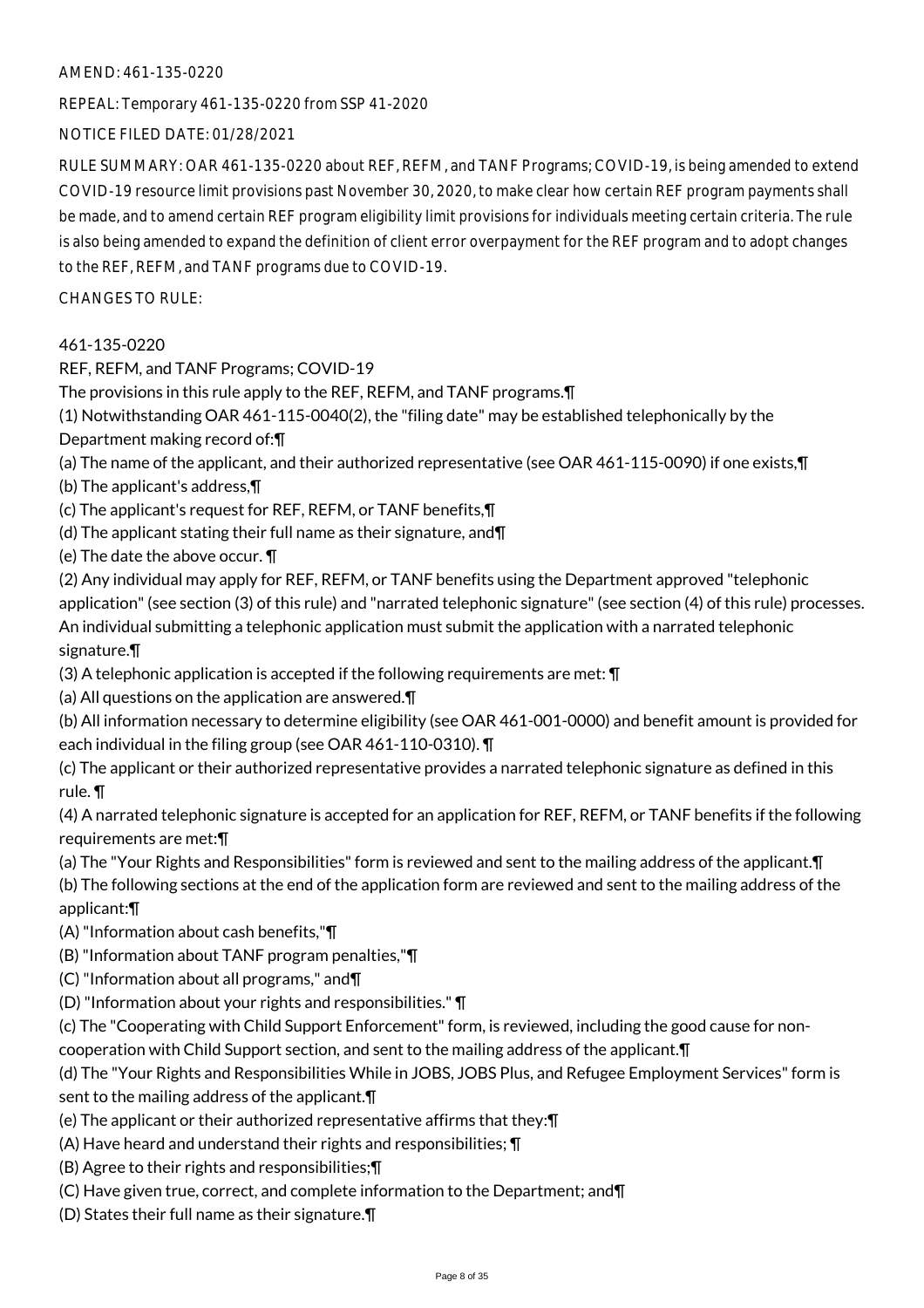(f) The Department makes record of the narrated telephonic signature.¶

(5) The Department determines eligibility at least once every six months when telephonic application and narrated telephonic signature are used.¶

(6) The Department amends the resource limit for the REF, REFM, and TANF programs (see OAR 461-160- 0015(6) and (8)) until November 30, 2020, as follows: []

(a) \$2,500 for a need group (see OAR 461-110-0630) with every caretaker relative (see OAR 461-001-0000) serving an intentional program violation (see OAR 461-195-0601). ¶

(b) \$10,000 for new applicants and all other need groups (see OAR 461-110-0630).¶

(7) In the REF program, notwithstanding the provisions in OAR 461-190-0211(1)(d) and (8), the Department may authorize payments, to be made through partner agencies, for housing, utilities, and other emergency expenses for individuals who are within 60 months of being granted an eligible noncitizen status as defined in OAR 461- 120-0125(5). Eligibility for payments are subject to the following requirements:¶

(a) Individuals are not eligible for payments if they:¶

(A) Are currently enrolled in the Matching Grant program.¶

(B) Have received any other subsidized payment for the same expense for the same month.¶

(b) The income of the financial group (see OAR 461-110-0530) must have been negatively affected by COVID-19.¶

(c) The gross income of the financial group shall not exceed 250 percent of the federal poverty level as listed OAR 461-155-0180. ¶

(d) The resource limit of the financial group must meet section (6) of this rule. ¶

(e) The sum of all assistance payments under this section must not exceed \$2500 per filing group (see OAR 461- 110-0430). ¶

(f) Payments shall be made through partner agencies designated by the Department and are subject to availability of funding.¶

(8) The following provisions apply to individuals issued an immigration status listed under OAR 461-120-0125(5) between April 1, 2019 and May 31, 2020:¶

(a) The eight-month program eligibility limit stated in OAR 461-135-0090(4), OAR 461-135-0930(3) and (6), and OAR 461-195-0621(4)(c) is extended to January 31, 2021, provided:¶

(A) All other financial and non-financial eligibility requirements for REF are met, and¶

(B) The income or employability of the financial group was negatively affected by COVID-19.¶

(b) A filing group that establishes a filing date (see OAR 461-115-0040) between December 1, 2020 and

December 31, 2020, shall receive REF benefits for the months of October and November 2020 if:¶

(A) All financial and non-financial eligibility requirements for REF are met for the months of October and November 2020,¶

(B) The filing group did not already receive REF benefits for October and November 2020, and¶

(C) The filing group was not in a Matching Grant Program during the months of October and November 2020.¶

(c) REF benefits shall be categorized as client error overpayment (see OAR 461-195-0501) for any month in which

both REF benefits and unemployment compensation benefits (see OAR 461-145-0550) were issued. An

overpayment created under this provision will be handled in accordance with OAR 461-195-0301 to OAR 461- 195-0350.

Statutory/Other Authority: ORS 409.050, 411.060, 411.070, 411.083, 412.006, 412.049, 412.064 Statutes/Other Implemented: ORS 409.010, 411.060, 411.070, 411.081, 411.083, 411.087, 412.006, 412.049, 412.064, 45 CFR 206.10, 45 CFR 400.155, 45 CFR 261.11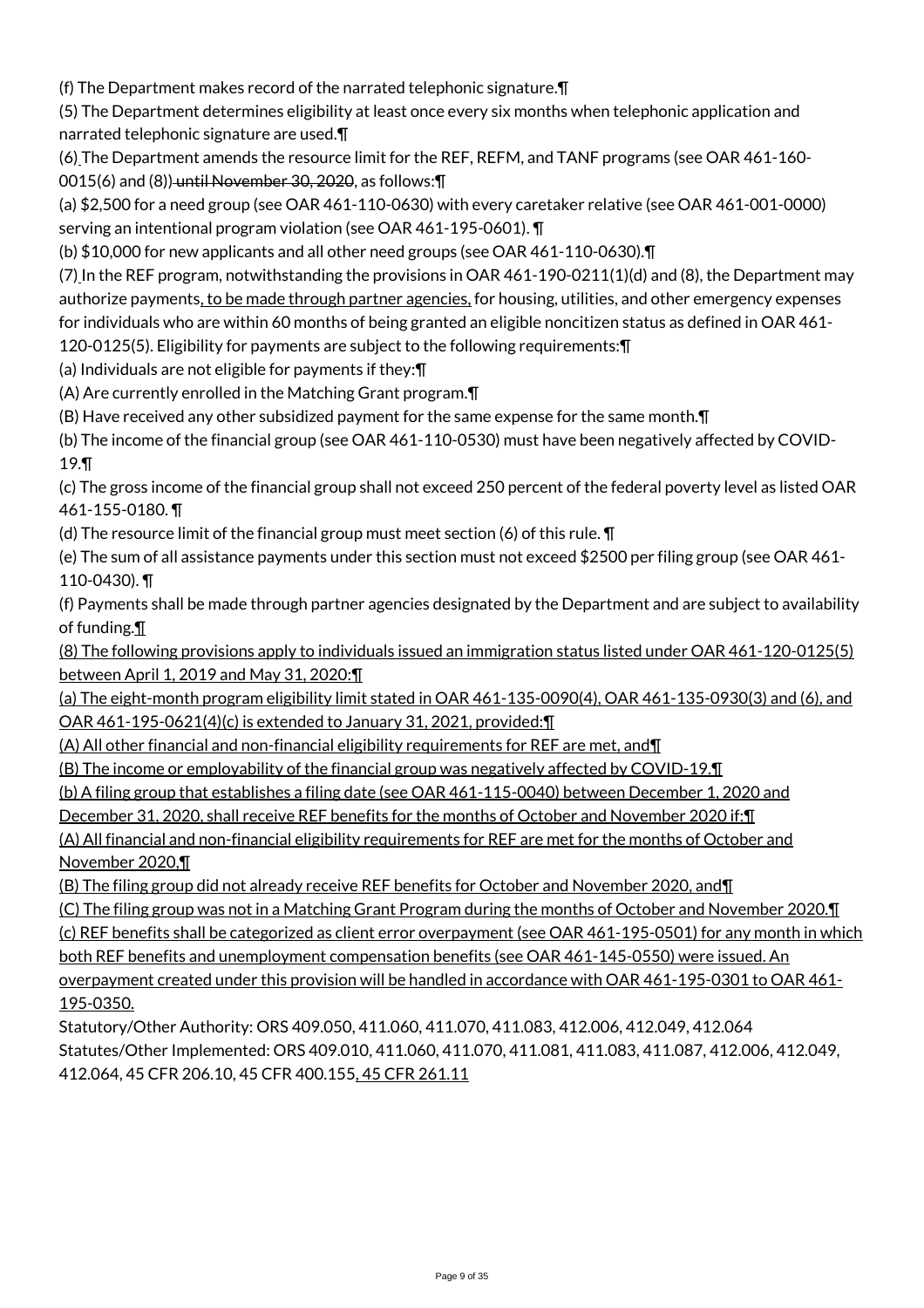#### NOTICE FILED DATE: 01/28/2021

RULE SUMMARY: OAR 461-135-0440 about Child Care Benefit Eligibility and Payment; COVID-19, is being changed to extend the \$0 monthly child care copay, to make it more clear that a provision in the rule is for COVID-19 related circumstances, and to place into rule the provisions regarding the Oregon wildfires that occurred during the pandemic. The rule is also being amended to adopt the one time payment provisions, the changes around training and certification requirements when not offered in the preferred language of the provider, and to make clear when providers may receive retroactive payment. The rule is also being changed to adopt changes to Child Care Benefit Eligibility and Payment due to COVID-19.

CHANGES TO RULE:

461-135-0440

Child Care Benefit Eligibility and Payment; COVID-19

The provisions in this rule apply to child care benefits and requirements for child care providers in the ERDC and TANF programs.¶

(1) The Department suspends the following rules or rule sections regarding the ERDC or TANF programs:¶ (a) OAR 461-155-0150(5), (5)(c), (5)(e) through (5)(h), (12) through (14);¶

(b) OAR 461-160-0040(4);¶

(c) OAR 461-160-0193(2);¶

- (d) OAR 461-160-0300(2), (3)(b);¶
- (e) OAR 461-135-0405(2); and¶

(f) OAR 461-155-0150(3), (3)(g).¶

(2) The Department amends the following rule sections regarding the ERDC or TANF programs as provided in this rule:¶

(a) OAR 461-165-0160(2)(f),¶

(b) OAR 461-165-0180(13)(a)(A), and¶

(bc) OAR 461-170-0160(1), (2), (3).¶

(3) The ERDC monthly countable income (see OAR 461-001-0000) standard is the 250 percent FPL or 85 percent state median income (SMI), whichever is higher, described under OAR 461-155-0180. To be eligible, the countable income of the need group (see OAR 461-110-0630) must be less than:¶

- 
- (a) The standard listed for the number of individuals in the need group for groups of eight or fewer.¶ (b) The standard listed for eight individuals in the need group for groups of more than eight individuals.¶

(4) The monthly copay is  $$0 b$ Beginning the month of March 2020, the monthly copay is \$0 for the entirety of the certification period (see OAR 461-001-0000), for cases whose certification period begins on or before October

31, 2020. ¶

(5) The Department shall pay for:¶

(a) Absent days each month the child is absent. For the purposes of this rule, absent days will be paid for up to 31 days each month if:¶

(A) The child was scheduled to be in care,¶

(B) The provider bills for the time the child was scheduled to be in care, and¶

(C) It is the provider's policy to bill all families for absent days.¶

(b) Days a child is unable to attend care due to a temporary shutdown related to COVID-19 during the COVID-19 state of emergency period initiated by Executive Order 20-03 of the Governor of Oregon.¶

(c) Days a school-age child is attending child care and participating in distance learning due to concerns, school closures, or medical reasons related to COVID-19.¶

(d) For the months of September, October, and November of 2020; days a child is unable to attend care due to a temporary shutdown related to Oregon wildfires during the COVID-19 state of emergency period initiated by Executive Order 20-03 of the Governor of Oregon; if the location at which care is provided was in an:¶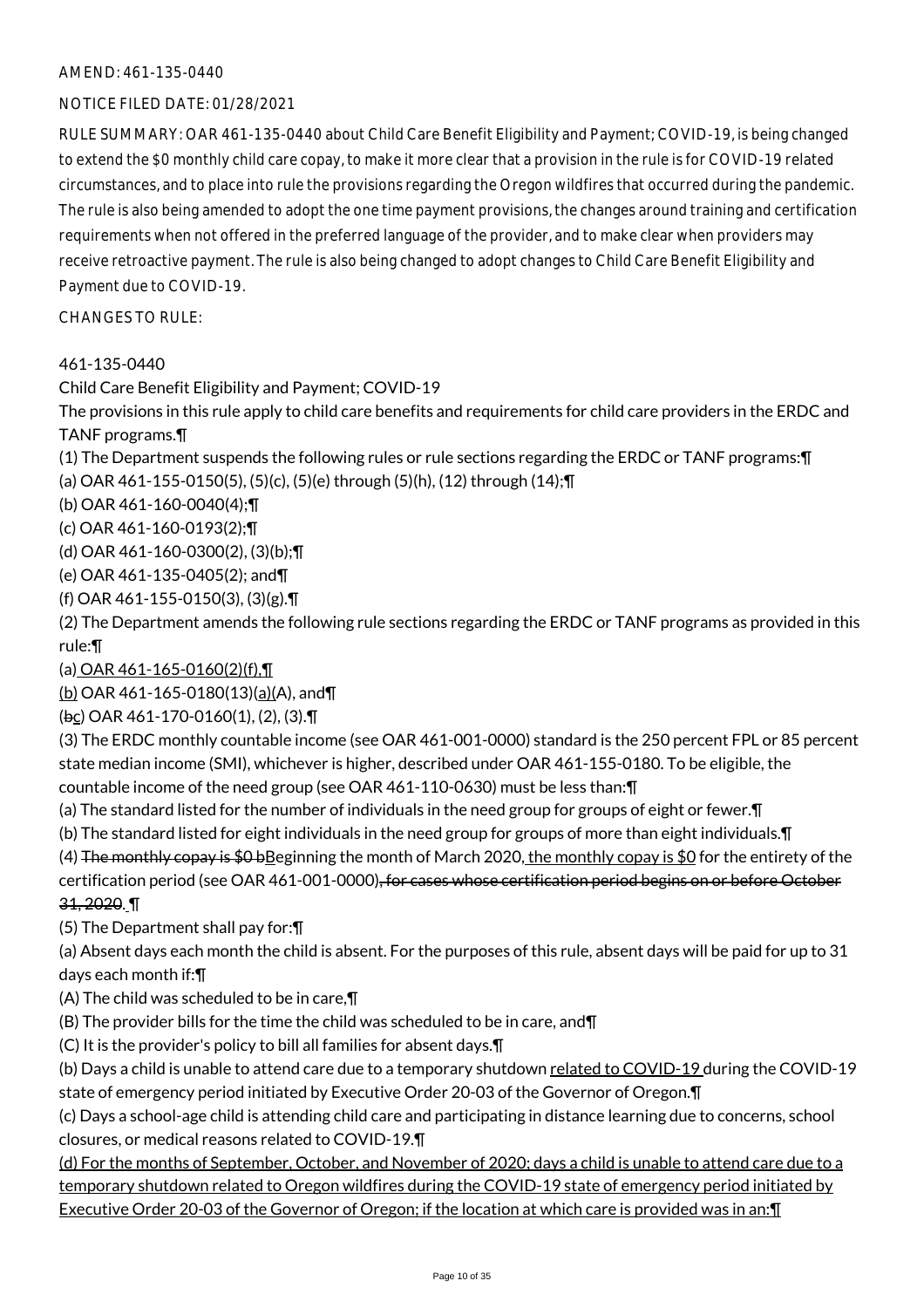(A) Evacuation Level 1, 2, or 3 area; or¶

(B) Area with an Air Quality Index of 101 or higher.¶

(e) A one-time supplemental payment of one of the following:¶

(A) In the amount of \$2,312.00 to child care providers who, at the time the Department completed the data pull on November 13, 2020, met the following criteria:¶

(i) Eligible for payment under OAR 461-165-0180,¶

(ii) Designation of a license-exempt standard family or enhanced family provider as identified by a Standard Family Rate provider type (see OAR 461-155-0150) or an Enhanced Family Rate provider type (see OAR 461-155-0150), and¶

(iii) Received a payment from the Department for child care provided during April, May, June, July, August, September, October, or November 2020.¶

(B) In the amount of \$2,842.00 to child care providers who, at the time the Department completed the data pull on November 13, 2020, met the following criteria:¶

(i) Met all criteria in subparagraph (5)(e)(A)(i) through (iii) of this rule, and¶

(ii) Have not received an Emergency Child Care grant from the Oregon Department of Education, Early Learning Division for either phase one or phase two.

(6) In addition to provisions in OAR 461-170-0160, an individual may apply for ERDC benefits using the Department approved "telephonic application" (see section (7) of this rule) and "narrated telephonic signature" (see section (8) of this rule) processes. An individual submitting a telephonic application must submit the application with a narrated telephonic signature.¶

(7) A telephonic application is accepted when the following requirements are met: ¶

(a) All ERDC program related questions on the application are answered.¶

(b) All information necessary to determine eligibility (see OAR 461-001-0000) and benefit amount is provided for each individual in the filing group (see OAR 461-110-0310). ¶

(c) The applicant or their authorized representative (see OAR 461-115-0090) provides a narrated telephonic signature as defined in this rule. ¶

(8) A narrated telephonic signature is accepted for an application for ERDC benefits when the Department makes record that the following requirements are met:¶

(a) The "Your Rights and Responsibilities" form is reviewed and sent to the mailing address of the applicant.¶

(b) The following sections at the end of the application form are reviewed and sent to the mailing address of the applicant:¶

(A) "Information about all programs," and¶

(B) "Information about your rights and responsibilities." ¶

(c) The applicant or their authorized representative affirms that they:¶

(A) Have heard and understand their rights and responsibilities; ¶

(B) Agree to their rights and responsibilities;¶

(C) Have given true, correct, and complete information to the Department; and¶

(D) State their full name as their signature.¶

(d) The Department makes record of the narrated telephonic signature.¶

(9) Notwithstanding OAR 461-165-0180(13)(a)(A), legally exempt (see OAR 461-165-0180) providers that are not a legally exempt relative (see OAR 461-165-0180) to all children in care must have an up-to-date infant and child CPR and first aid certification, within 90 days of approval by the Department. Online infant and child CPR trainings approved through the Oregon Registry will be accepted by the Department until July 31, 2021.¶

(a) Providers and their staff are not subject to the infant and child CPR and first aid certification renewal provisions if the training is not available in their preferred language.¶

(b) Individuals to whom subsection (9)(a) applies must complete the infant and child CPR and first aid certification within 60 days of the day the Governor of Oregon ends the COVID-19 state of emergency period initiated by Executive Order 20-03.¶

(10) Providers who are approved by the Department may receive retroactive payment prior to the Department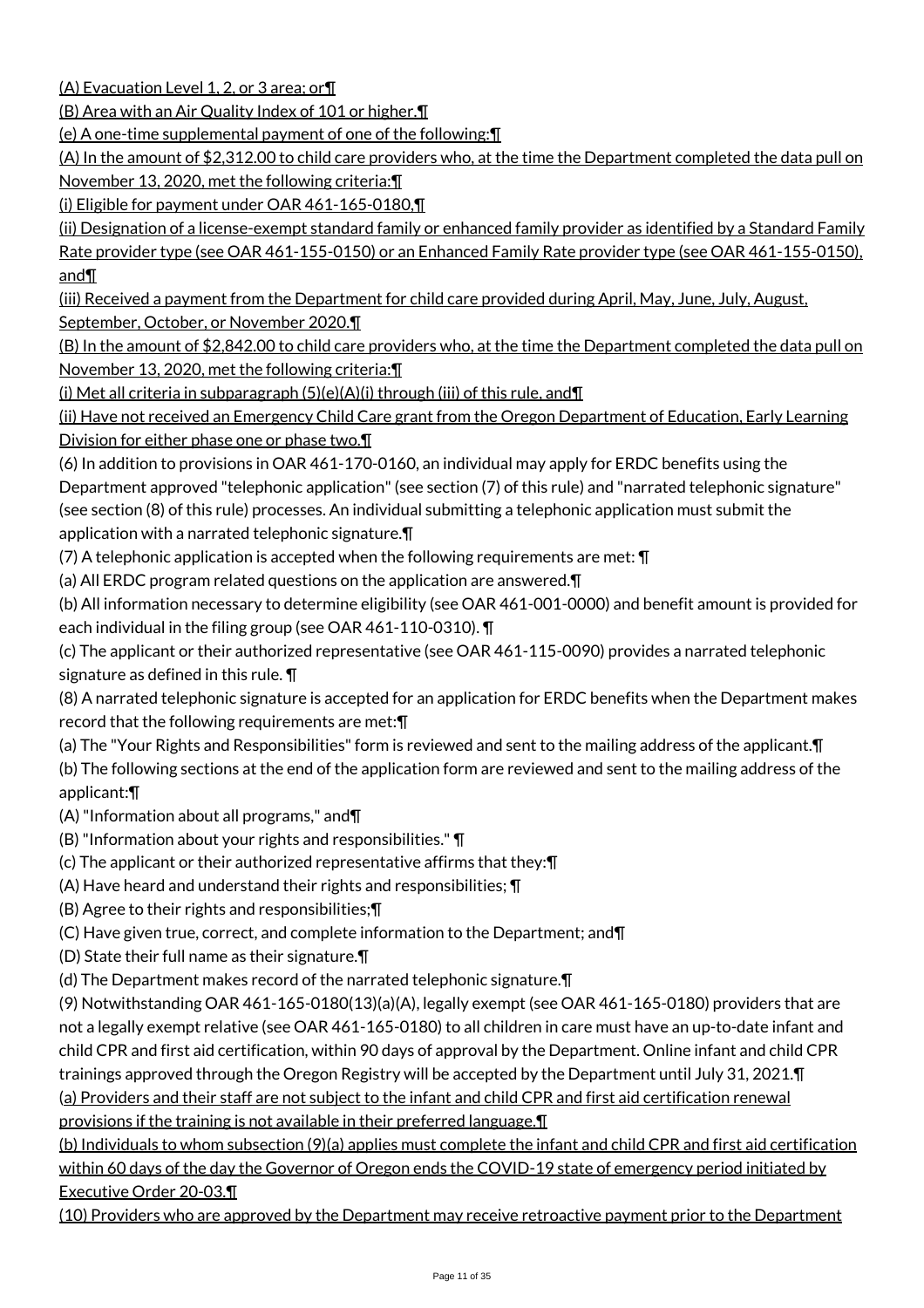approval date and beginning the date the following were met:¶

## (a) The provider was approved through the Office of Child Care (OCC) as an Emergency Child Care provider due to the COVID-19 state of emergency, and¶

(b) The provider met all other Department provider requirements.¶

 $(110)$  Providers who are not legally exempt are not eligible to receive payment from the Department if: $\P$ 

(a) Their application or approval to operate Emergency Child Care was denied, suspended, or revoked by the Office of Child Care (OCC); or¶

(b) They voluntarily surrendered their Emergency Child Care approval while under investigation by the OCC or at any time after OCC gave them notice of any administrative proceeding.¶

 $(142)$  Unless indicated otherwise in this rule, the provisions in this rule end on the last day of the month in which the Governor of Oregon ends the COVID-19 state of emergency period initiated by Executive Order 20-03. Statutory/Other Authority: ORS 131.715, 329a.500, ORS 84.001, ORS 411.060, 411.070, 412.006, 412.049, 409.050, 131.715, 329a.500, ORS 84.001 to 84.06184.061, 84.004, 84.007, 84.010, 84.013, 84.014, 84.016, 84.019, 84.022, 84.025, 84.028, 84.031, 84.034, 84.037, 84.040, 84.043, 84.046, 84.049, 84.052, 84.055, 84.058 Statutes/Other Implemented: ORS 411.122, 411.141, 418.485, ORS 131.715, 329a.500, ORS 84.001, ORS 411.060, 411.070, 412.006, 412.049, 409.610, 411.122, 411.141, 418.485, 131.715, 329a.500, ORS 84.001 to 84.06184.061, 84.004, 84.007, 84.010, 84.013, 84.014, 84.016, 84.019, 84.022, 84.025, 84.028, 84.031, 84.034, 84.037, 84.040, 84.043, 84.046, 84.049, 84.052, 84.055, 84.058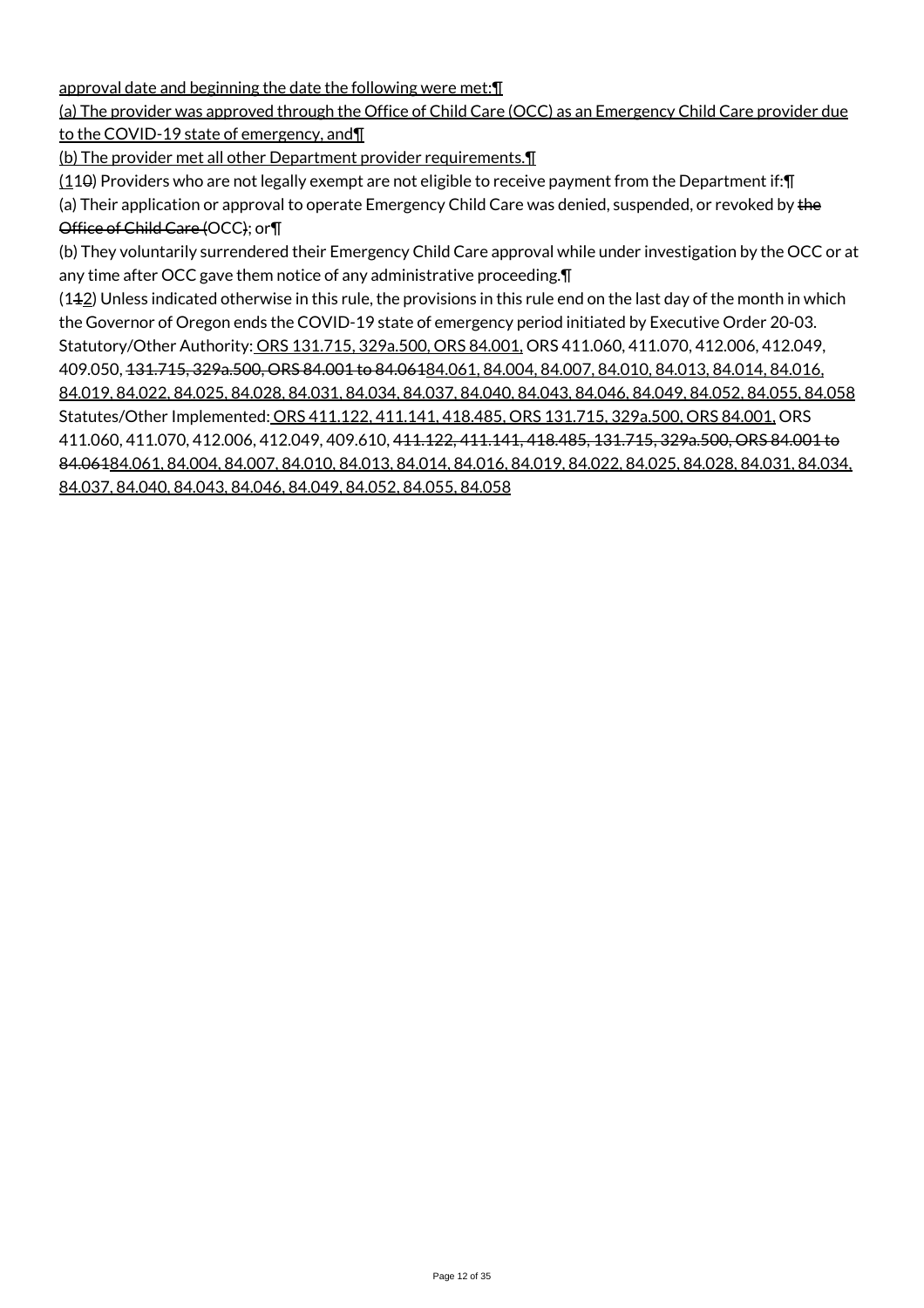#### NOTICE FILED DATE: 01/28/2021

RULE SUMMARY: OAR 461-135-0475 about Specific Requirements; Pre-TANF Program, is being amended to remove the Post-TANF program.

CHANGES TO RULE:

461-135-0475 Specific Requirements; Pre-TANF Program ¶

(1) This rule explains specific requirements for the Pre-TANF program. The eligibility (see OAR 461-001-0000) criteria of the Pre-TANF program are the same as the TANF program. It is not the intent of the Pre-TANF program to delay the start of TANF program benefits. The purposes of the Pre-TANF program are:¶

(a) To help individuals find employment or other alternatives.¶

(b) To assess the employment potential of individuals.¶

(c) To help individuals determine the service level needed to enhance their employability and their likelihood of becoming self-sufficient.¶

(d) To determine if a needy caretaker relative (see OAR 461-001-0000) has or may have a barrier (see OAR 461- 001-0025) to employment or to family stability (see OAR 461-001-0000).¶

(e) To develop an individualized case plan (see OAR 461-001-0025), when appropriate, that establishes goals and identifies suitable activities (see OAR 461-001-0025) that promote family stability and financial independence.¶ (f) To provide basic living expenses, as described in section (5) of this rule, immediately to families in need.¶ (2) Applicants for the TANF program whose unverified application indicates the individual meets the TANF eligibility requirements participate in the Pre-TANF program. Their applications for the TANF program are also considered applications for the Pre-TANF program. The Pre-TANF program is open for not longer than 30 days following the filing date (see OAR 461-115-0040).¶

(3) Individuals in the Pre-TANF program are subject to the requirements of the JOBS program, described in divisions 130 and 190 of this chapter of rules, and they are subject to the requirements of OAR 461-135-0085 pertaining to substance abuse and mental health.¶

(4) During the Pre-TANF program, each caretaker relative authorized to work in the United States in the need group (see OAR 461-110-0630) must complete an employability screening (see OAR 461-135-0485). At least one caretaker relative in the need group must participate in an overview of the JOBS program (see OAR 461-135- 0485). If the employability screening indicates there is or may be a barrier, the individual must be offered additional screenings, at no cost to the individual, by a person with relevant expertise or specialized training. When appropriate, per OAR 461-190-0211, the individual and the Department prepare a case plan that lists the activities of the individual and support services (see OAR 461-001-0025) payments if available.¶

(5) The Department may provide the individual with basic living expenses necessary to stabilize the household so the individual can accomplish the activities in the case plan. Basic living expenses covered by this section are limited to the current need of the individual for personal incidentals that the individual cannot meet with other, immediately available resources. Payments under this section are limited to 100 percent of the payment standard in OAR 461-155-0030 for the benefit group (see OAR 461-110-0750). Payment for "past expenses" is made only when the need of the participant cannot be adequately met by a less expensive alternative.¶

(6) During the Pre-TANF program, an individual may receive support services payments listed in the case plan pursuant to OAR 461-190-0211.¶

(7) The Pre-TANF program is closed, at any point during the 30 days following the filing date (see OAR 461-115- 0040) for TANF program benefits, in any of the following circumstances:¶

(a) The individual is unlikely to become employed due to the employability of the individual, the circumstances affecting the family, or other causes.¶

(b) The individual fails without good cause (see OAR 461-130-0327) to comply with a requirement of an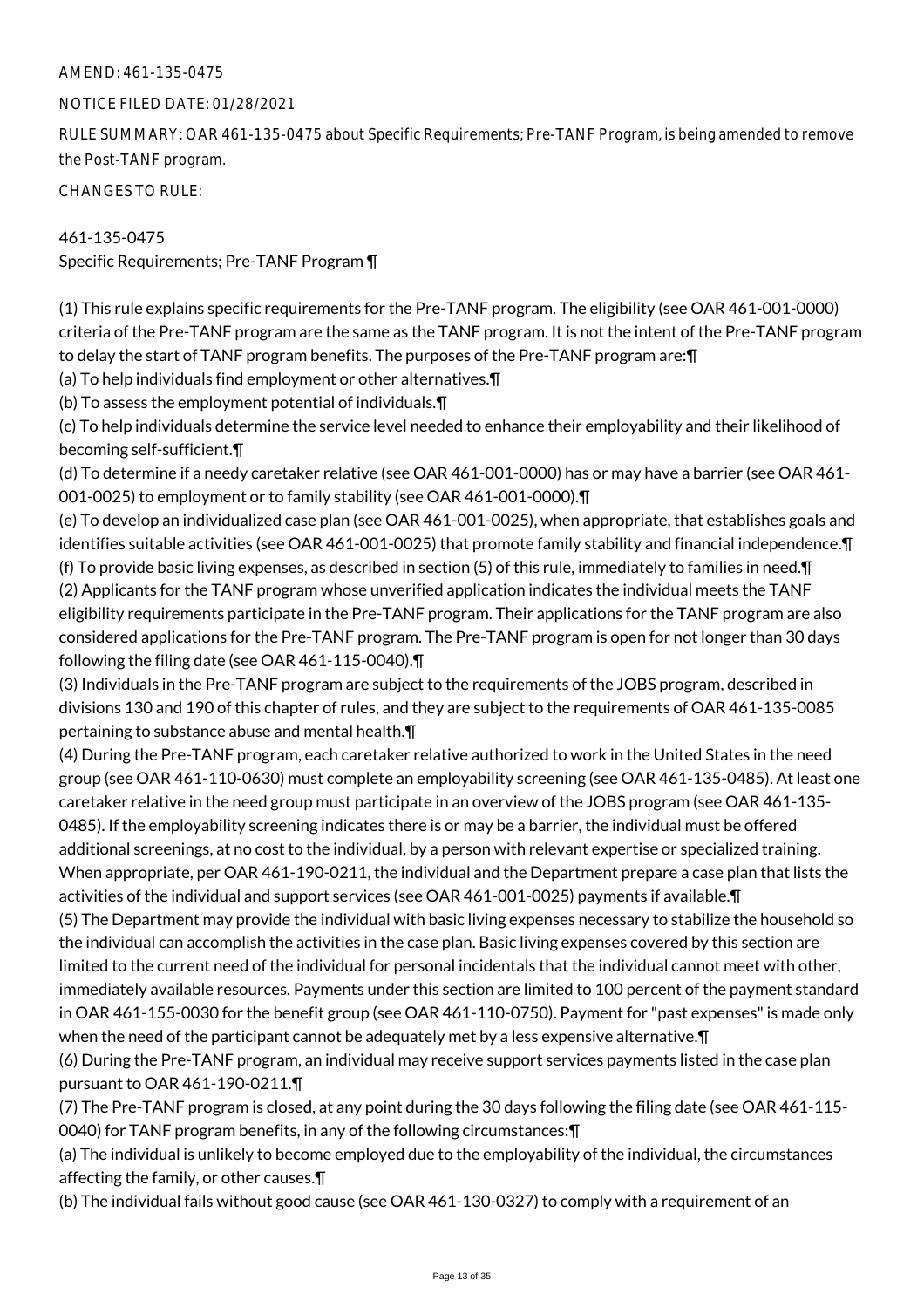employment program or the case plan.¶

(c) In any circumstance that would make an individual ineligible for TANF.¶

(d) Upon starting a JOBS Plus assignment.¶

(e) Upon employment and enrollment in Employment Payments (see OAR 461-001-0025) under OAR 461-135-

1270 or the Post-TANF program.¶

(8) If Pre-TANF benefits are closed pursuant to subsection (7)(a) or (b) of this rule, TANF benefits may be opened if all TANF eligibility requirements are met.

Statutory/Other Authority: ORS 409.050, 411.060, 411.070, 412.006, 412.049

Statutes/Other Implemented: ORS 409.010, 411.060, 411.070, 412.006, 412.049, 412.064, 412.001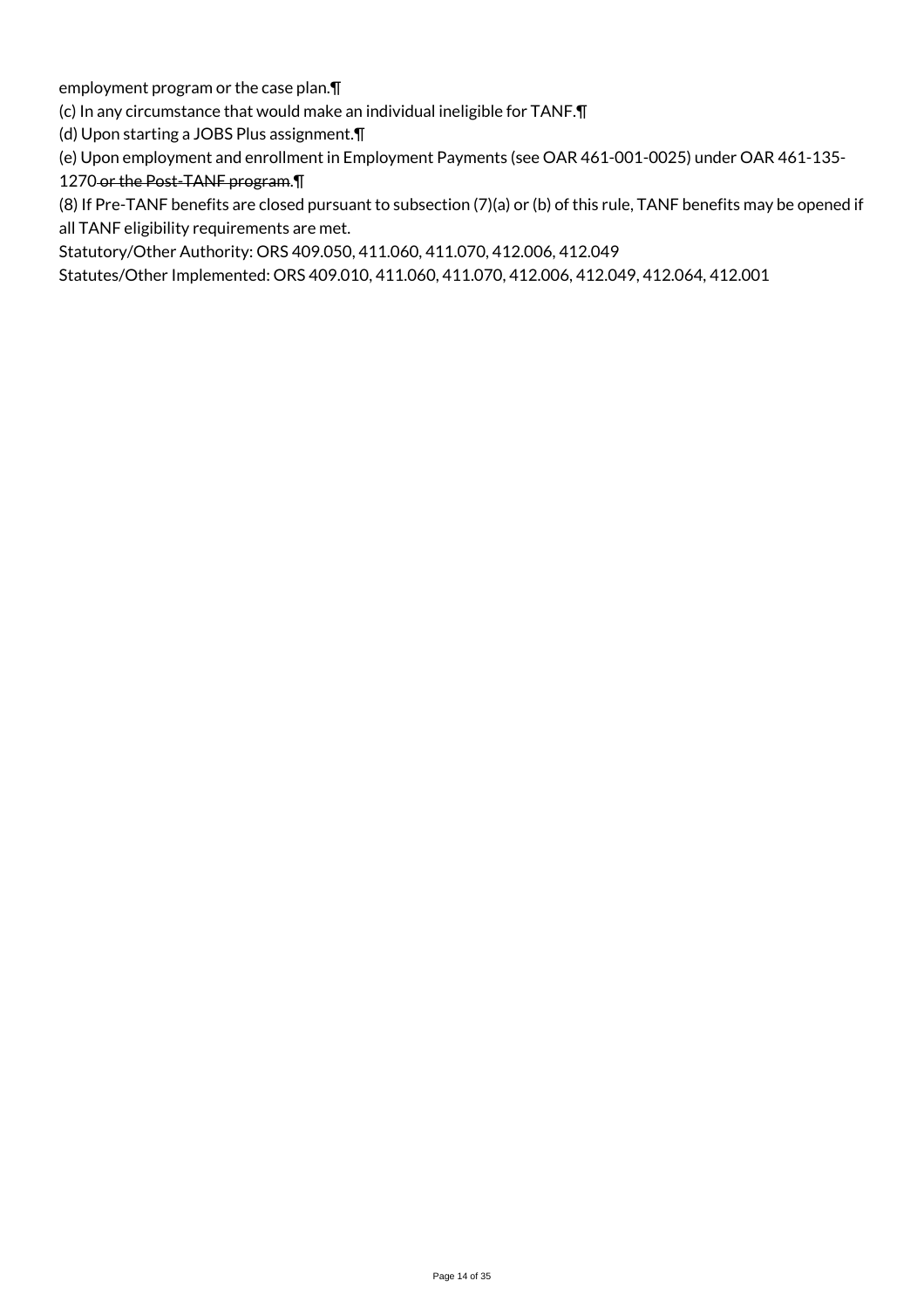REPEAL: Temporary 461-135-0493 from SSP 38-2020

NOTICE FILED DATE: 01/28/2021

RULE SUMMARY: OAR 461-135-0493 about Eligibility and Benefit Amount for DSNAP, is being amended to remove the COVID-19 specific rule suspensions adopted temporarily in October. It is also being amended to permanently adopt the Food Distribution Program limitations, the meaning of liquid resource accessibility, the correction of the disaster related expenses provisions, the inclusion of damaged fuel, and the clarification of the disaster benefit period.

CHANGES TO RULE:

## 461-135-0493

Eligibility and Benefit Amount for DSNAP ¶

(1) To be eligible for emergency SNAP assistance during a disaster, a household (see OAR 461-135-0491) must meet all the following criteria:¶

(a) At the time the disaster struck, the household must have resided or a member of the household must have worked within the geographical area authorized by Food and Nutrition Services (FNS) for disaster procedures. The household may be certified for emergency SNAP assistance, even if at the time of application it is occupying temporary accommodations outside the disaster area. However, the representative of the household must be present at the disaster certification site to be certified for DSNAP assistance.¶

(b) The household must purchase food during the disaster period authorized by FNS. A household residing in a temporary shelter but not expected to remain in the shelter for the entire benefit period is eligible for DSNAP program benefits.¶

(c) The household may not receive a food box under the Disaster Household Distribution Program authorized under TEFAP during the DSNAP application period.¶

(d) The household may not receive benefits under Food Distribution Program on Indian Reservations (FDPIR) during the DSNAP benefit period authorized by FNS.¶

 $(e)$  The household must have experienced at least one of the following adverse effects due to the disaster: $\P$ (A) Loss or inaccessibility of income involving a reduction or termination of income or a significant delay in receipt of income. This effect could occur if the disaster has caused a place of employment to close or reduce its work days, if pay checks or other payments are lost or destroyed, or if there is a significant delay in the issuance of pay checks or other payments. This effect could also occur if the work location is inaccessible due to the disaster.¶ (B) Inaccessibility of liquid resources. The household is unable to reach its cash resources and is not expected to be able to access its liquid resources for most of the disaster benefit period authorized by FNS. This inaccessibility may occur because the financial institutions where the household has its resources are closed due to the disaster and there is no access to ATMs or on-line banking .¶

(C) Loss of food that is not eligible for a SNAP benefit replacement.¶

(D) Real property damage. Damage to or destruction of the home or self-employment business of the household Disaster-related expenses were paid under subsection (2)(b) of this rule.¶

(2) To be eligible for emergency SNAP assistance during a disaster, the take-home pay of the household for the disaster benefits period authorized by FNS, plus its cash resources (cash on hand and accessible funds in checking and savings accounts), less disaster-related expenses, must be less than or equal to the DSNAP income standard (see OAR 461-155-0180) for the size of the household and the length of the disaster benefit period (see sections (3) and (4) of this rule).¶

(a) For DSNAP, take-home pay includes all of the following to the extent accessible during the benefit period:¶

(A) The wages a household actually receives after taxes and other payroll withholdings are taken out.¶

(B) The assistance payment or other unearned income a household received.¶

(C) Self-employment income earned after taxes for personal income and social security as well as actual costs of producing the self-employment income are subtracted. Allowable costs of producing the self-employment income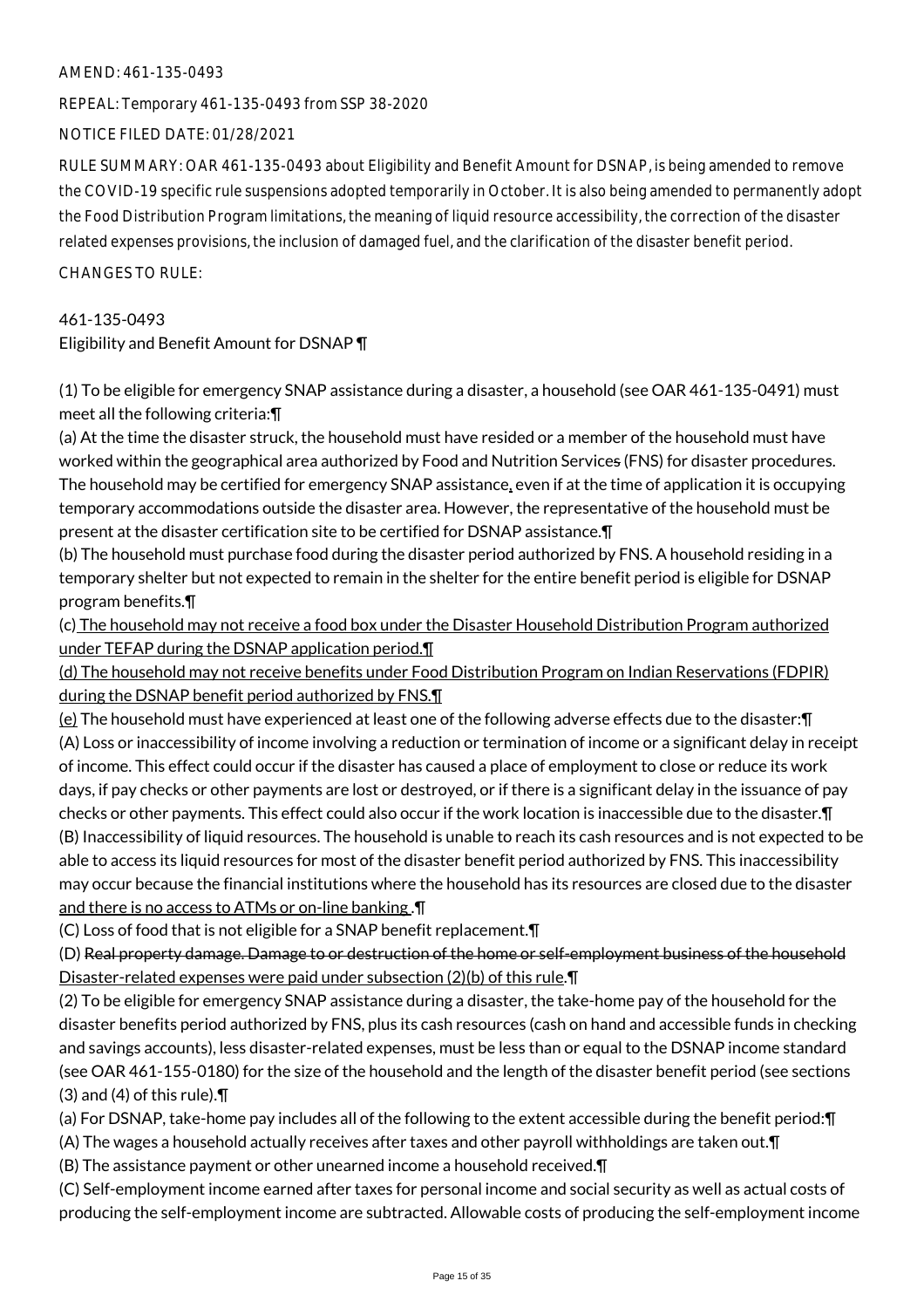## are described in OAR 461-145-0920<del>, 461-145-0930,</del> and 461-145-09340.

(b) For DSNAP, disaster-related expenses include expenses the household has paid or is expected to pay for one of the following expenses during the disaster benefit period authorized by FNS if full reimbursement is not expected during this disaster benefit period. If the household has received or reasonably anticipates receiving a reimbursement for part or all of the expense during the disaster benefit period, only the net expense to the household is deductible. An expense charged to a credit card is not an allowable expense if the credit card bill is paid after the disaster benefit period. No expenses are considered other than the following:¶

(A) Expenses to repair damages to the home or other property of the household essential to the employment or self-employment of a household member;¶

(B) Expenses for temporary shelter during evacuation or if the home of the household is not livable or if the household cannot reach its home;¶

(C) Expenses related to protecting property from disaster damage, including payment for the packing and storage of the items;¶

(D) Expenses to clean up the home or business following the disaster;¶

(E) Expenses related to replacing necessary personal and household items, such as clothing, appliances, tools, and educational materials;¶

(F) Medical expenses for disaster-related injury to a person who was a household member at the time of the

disaster (including funeral and burial expenses in the event of death);¶

(G) Expenses to repair a vehicle damaged in the disaster;¶

(H) Pet boarding fees when a pet must be placed in boarding due to a disaster; and¶

(I) Dependent care expenses incurred during the disaster.¶

(3J) If tReplacing fuel damaged or destroyed by the disaster (including a wood supply used for heat).¶

(3) The disaster benefit period, is one ncluding its beginning and end date, is determined by the Food and Nutrition

Service to be a full-month period or half-month period.¶

(4) If the disaster benefit period is a full-month:¶

(a) For a household not already receiving SNAP benefits:¶

(A) Income over thate full-month period and all accessible resources are counted;  $\P$ 

(B) Disaster-related expenses (described in subsection  $(2)(b)$  of this rule) paid, or expected to be paid during thate full--month period, are deducted;  $\P$ 

(C) The income limit is the DSNAP income standard (see OAR 461-155-0180); and¶

(D) The benefit amount is equal to the full month DSNAP payment standard monthly amount (see OAR 461-155- 0190).¶

(b) For a filing group (see OAR 461-110-0370) already receiving SNAP benefits, see OAR 461-135-0494.¶

 $(45)$  If the disaster benefit period is for one-a half--month: $\P$ 

(a) For a household not already receiving SNAP benefits:¶

(A) Income over the half-month period and all accessible resources are counted;¶

(B) Disaster-related expenses (described in subsection  $(23)(b)$  of this rule) paid, or expected to be paid during thise half-month period, are deducted;¶

(C) The income limit is one-half of the DSNAP income standard (see OAR 461-155-0180); and¶

(D) The benefit amount is equal to one-half of the full month DSNAP payment standard monthly amount (see OAR 461-155-0190).¶

(b) For a filing group already receiving SNAP benefits, see OAR 461-135-0494.¶

(56) The full amount of accessible cash resources must be counted, regardless of the length of the disaster benefit period.¶

(67) No DSNAP program benefits are authorized after the expiration of the period for which the Department is authorized by FNS to process and approve applications for this emergency SNAP assistance.¶

(78) A household determined eligible must receive benefits no later than three days after the date of application. If the third day falls on a weekend or holiday, benefits must be issued on either:¶

(a) The second day; or¶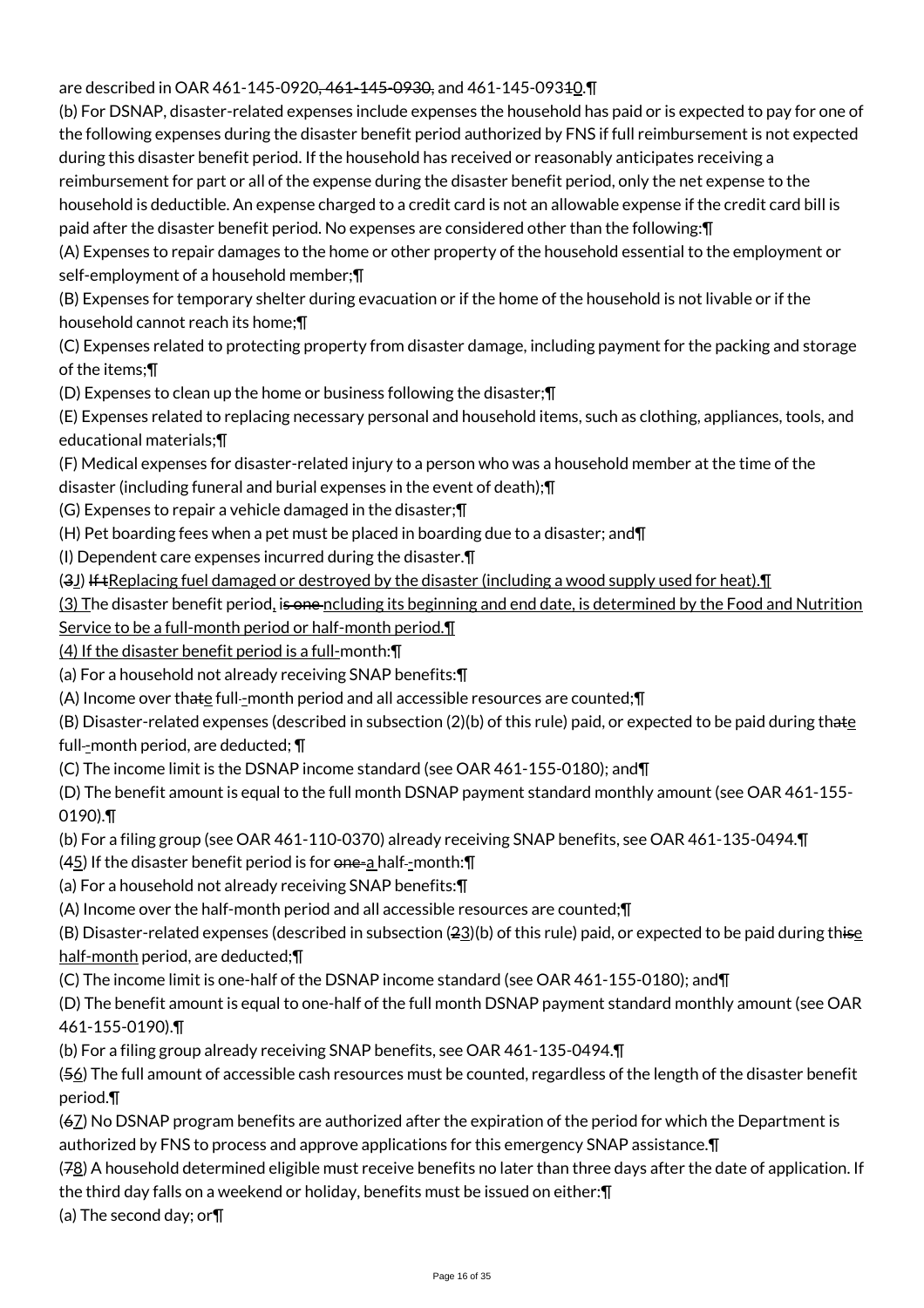(b) The first day if the second day is also a weekend or holiday. Statutory/Other Authority: ORS 409.050, 411.816 Statutes/Other Implemented: ORS 409.010, 411.816, 7 CFR 280.1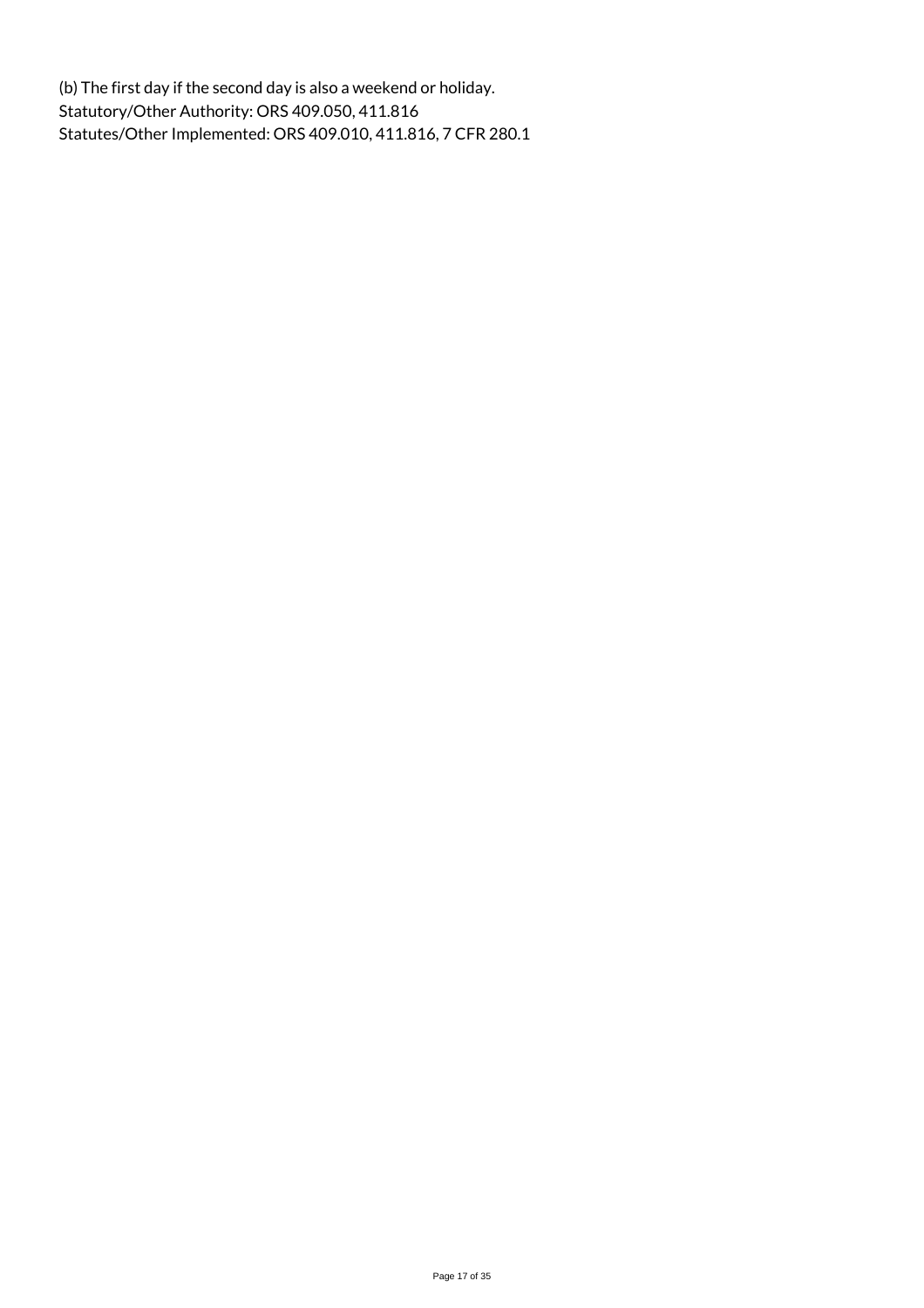REPEAL: Temporary 461-135-0494 from SSP 38-2020

NOTICE FILED DATE: 01/28/2021

RULE SUMMARY: OAR 461-135-0494 about DSNAP Treatment of Households Already Certified and Receiving SNAP Benefits, is being amended to remove text regarding the COVID-19 emergency supplement and to add text about how those receiving SNAP benefits may apply for DSNAP. The rule is also being amended to make terms more clear.

#### CHANGES TO RULE:

## 461-135-0494 DSNAP Treatment of Households Already Certified and Receiving SNAP Benefits ¶

(1) Mass Supplementaltion emergency SNAP assistance from the DSNAP program may be issued to an eligible filing group (see OAR 461-110-0370) certified for SNAP benefits prior to the disaster.¶

(a) The DSNAP benefits are calculated using the maximum disaster benefits for the household (see OAR 461-135- 0491) minus the regular SNAP allotment of the benefit group (see OAR 461-110-0750) for the benefit period.¶ (b) A benefit group currently receiving SNAP benefits may receive a supplement by submitting an affidavit attesting to their disaster losses or by applying for DSNAP according to OAR 461-135-0492. T

(c) The Department may issue sMass Supplementsation, without requests, to a benefit group currently receiving SNAP in all or a portion of the disaster area if it is determined the area meets the federal criteria for Mass Supplementation and is approved by the Food and Nutrition Service of the United States Department of Agriculture (USDA).¶

(d) Neither an application nor an interview is required for a benefit group currently receiving SNAP to receive s Mass Supplementaltion emergency SNAP assistance from the DSNAP program. ¶

(2) Replacement of the value of food purchased with SNAP lost in the disaster may beis issued to an eligible filing group certified for SNAP benefits prior to the disaster under OAR 461-165-0230.¶

(a) A SNAP replacement for the value of food lost in a disaster is not a DSNAP benefit.¶

(b) The value of lost food replaced with a SNAP benefit replacement is not considered a loss of food under OAR 461-135-0493.

Statutory/Other Authority: ORS 409.050, 411.816

Statutes/Other Implemented: ORS 409.010, 411.816, 7 CFR 280.1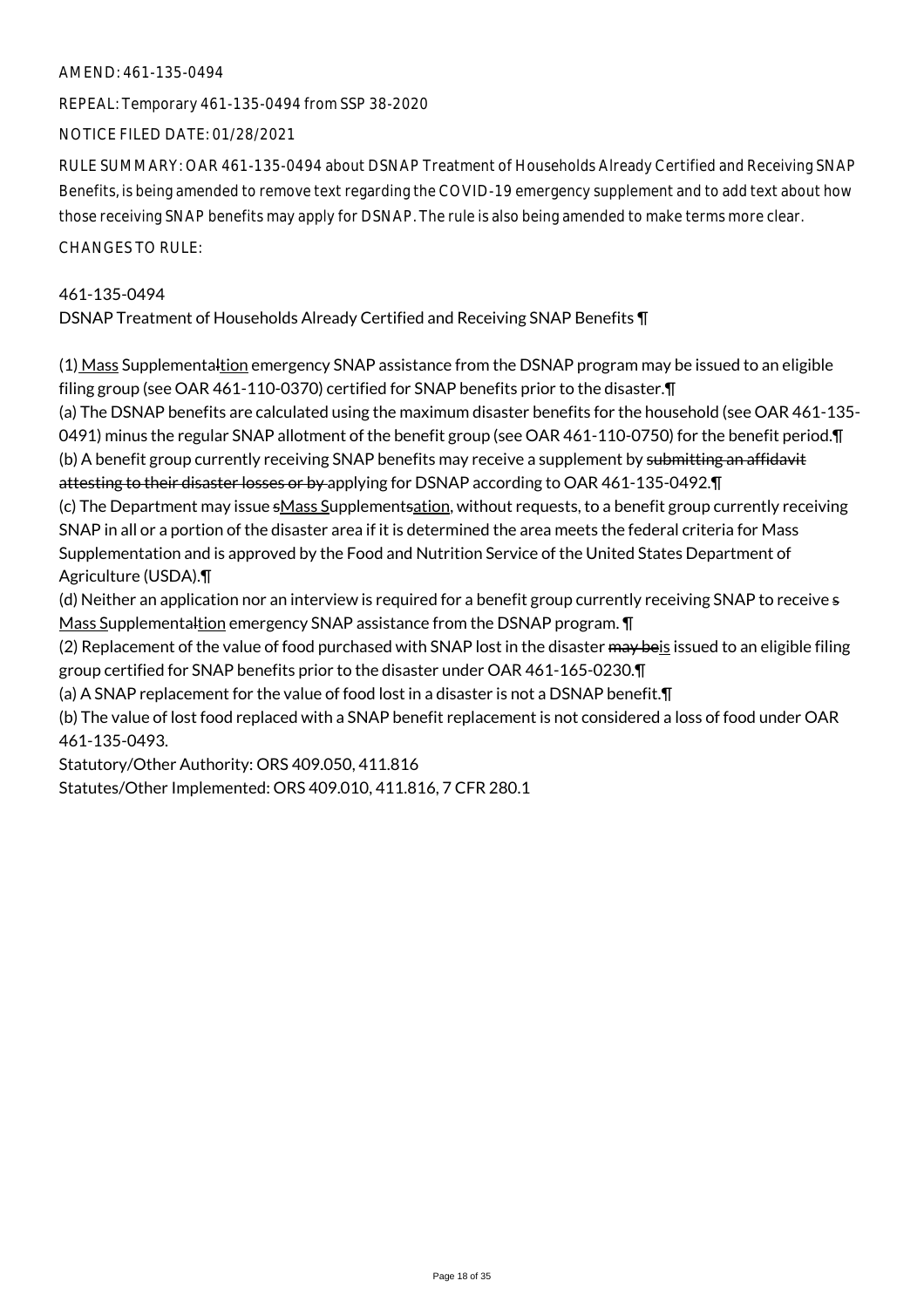REPEAL: Temporary 461-135-0520 from SSP 1-2021

## NOTICE FILED DATE: 01/28/2021

RULE SUMMARY: OAR 461-135-0520 about Time Limit and Special Requirements for ABAWD; SNAP, is being amended put ODHS policies implemented as early as October 1, 2020, into permanent rule. These provisions remove any Oregon counties from being considered "SNAP time-limit areas" and establishes all Oregon counties as "exempt areas." These amendments were made due to the following: States may request Food and Nutrition Services approval to temporarily waive the time limit for a group of individuals in the State in the area in which the individuals reside. To be considered for approval, the request must be supported by corresponding data or evidence demonstrating that the requested area: (i) Has an unemployment rate of over 10 percent; or (ii) Does not have a sufficient number of jobs to provide employment for the individuals. A state may support a claim of insufficient jobs by submitting evidence that the State qualifies for extended unemployment benefits within the past 12 months. The Department of Labor's Trigger Notice No. 2020 – 17 shows the State's 13-week insured unemployment rate (IUR) was: (1) 5.56 percent and (2) 349 percent of the 13-week rate for the corresponding period in the two preceding years, making the State eligible for extended unemployment benefits, and thus also eligible to request a statewide waiver. The rule is also being amended to remove gendered language.

CHANGES TO RULE:

#### 461-135-0520

Time Limit and Special Requirements for ABAWD; SNAP ¶

This rule establishes the time limit and special requirements for receipt of SNAP benefits for certain adults.¶ (1) Unless the context indicates otherwise, the following definitions apply to rules in OAR chapter 461:¶ (a) "Able-bodied adult without dependents (ABAWD)" means an individual 18 years of age or over, but under the age of 50, without dependents. For the purpose of this definition, "without dependents" means there is no child (see OAR 461-001-0000) under the age of 18 years in the filing group (see OAR 461-110-0310 and 461-110- 0370).¶

(b) "SNAP time-limit areas" means areas of Oregon in which the limitation on eligibility (see OAR 461-001-0000) for SNAP benefits for ABAWD in section 6(o)(2) of the Food and Nutrition Act of 2008 (7 U.S.C. 2015(o)(2)) applies. There are no "SNAP time-limit areas" are Benton, Clackamas, Marion, Multnomah, and Washington countiesin Oregon during October 1, 2020 to September 30, 2021.¶

(c) "SNAP time-limit exempt areas" means areas of Oregon in which the limitation on eligibility for SNAP benefits contained in section 6(o)(2) of the Food and Nutrition Act of 2008 (7 U.S.C. 2015(o)(2)) does not apply per a waiver approved by the United States Department of Agriculture. "Exempt areas" are <del>Baker, Clatsop, Columbia,</del> Coos, Crook, Curry, Deschutes, Douglas, Gilliam, Grant, Harney, Hood River, Jackson, Jefferson, Josephine, Klamath, Lake, Lane, Lincoln, Linn, Malheur, Morrow, Polk, Sherman, Tillamook, Umatilla, Union, Wallowa, Wasco, Wheeler, and Yamhill countiesall counties in Oregon during October 1, 2020 to September 30, 2021.¶

(2) Except as provided otherwise in this rule, an ABAWD who resides in one of the SNAP time-limit areas (see section (1) of this rule) is ineligible to receive food benefits as a member of any household after the individual received food benefits for three countable months (see section (3) of this rule) during January 1, 2019 to December 31, 2021.¶

(3) "Countable months" means months within the 36-month period of January 1, 2019 to December 31, 2021 in which an individual as a member of any household receives SNAP benefits in Oregon or in any other state, unless at least one of the following applies:¶

(a) Benefits were prorated for the month.¶

(b) The individual was exempt from the SNAP time limit for any part of the month for any of the following reasons:¶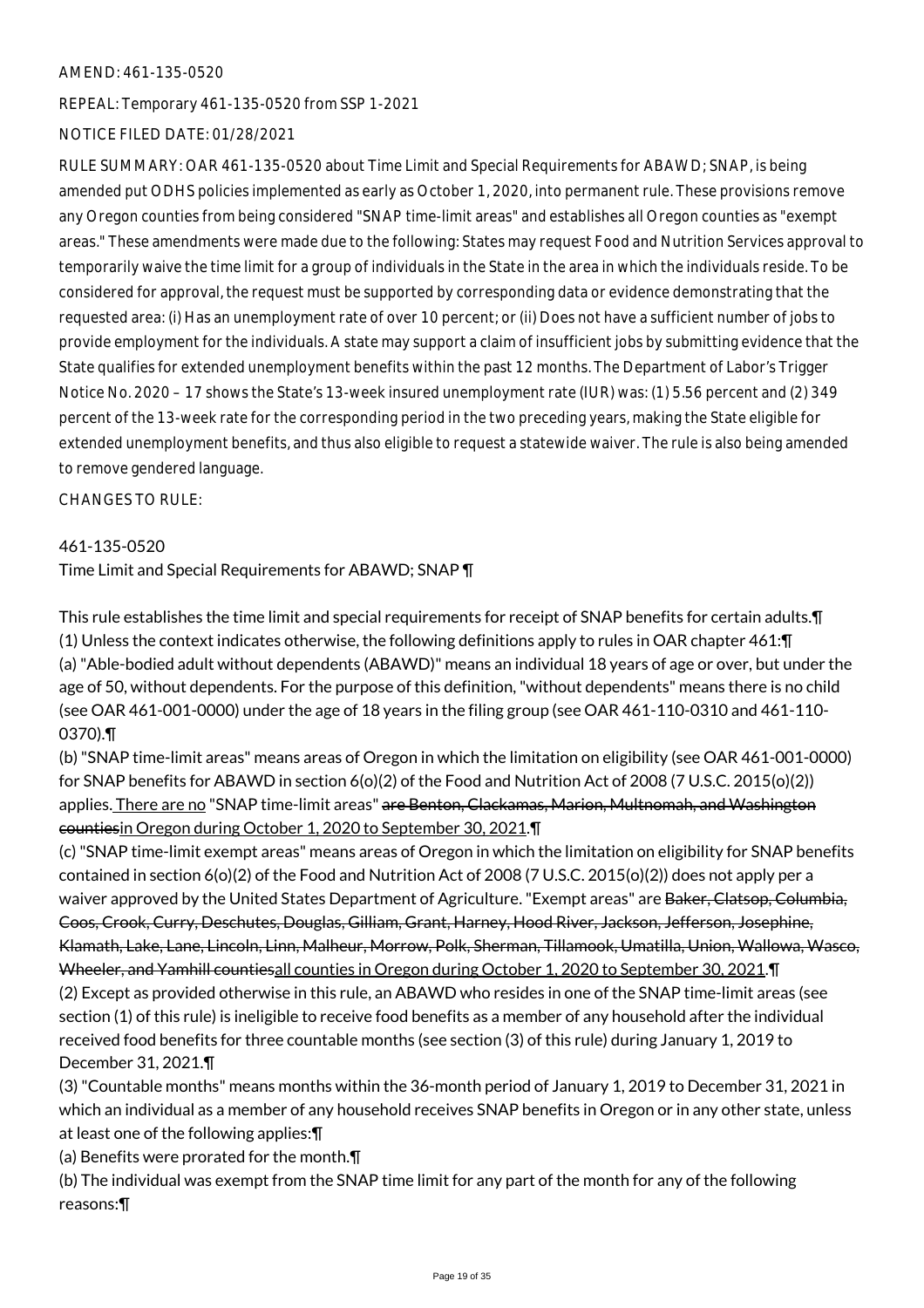(A) The individual resided for any part of the month in one of the SNAP time-limit exempt areas (see section (1) of this rule).¶

(B) The individual was pregnant.¶

(C) A child under the age of 18 years joined the filing group.¶

(D) The individual met the criteria under OAR 461-130-0310(3)(a) or (b).¶

(c) The individual participated in one or more of the activities in paragraphs (A) to (D) of this subsection for 20 hours per week averaged over the month. For purposes of this rule, 20 hours per week averaged monthly means 80 hours per month. (Activities may be combined in one month to meet the 20 hours per week averaged monthly requirement.)¶

(A) Work for pay, in exchange for goods or services, or unpaid work as a volunteer.¶

(i) Work in exchange for goods and services includes bartering and in-kind work.¶

(ii) Unpaid or voluntary work hours must be verified by the employer.¶

(iii) For self-employed individuals, countable income after deducting the costs of producing income (as described in OAR 461-145-0930(5)) must average at least the federal minimum wage times 20 hours per week.¶

(B) Participate in a program under the Workforce Investment Act of 1998, Pub. L. No. 105-220, 112 Stat. 936 (1998).¶

(C) Participate in a program under section 236 of the Trade Act of 1974, Pub. L. 93-618, 88 Stat. 2023, (1975) (19 U.S.C. 2296).¶

(D) Comply with the employment and training requirements described in OAR 461-001-0020, 461-130-0305, and 461-130-0315. Work search activities must be combined with other work-related activities to equal 20 hours per week and may not exceed 9 hours per week.¶

(d) The individual complied with the Workfare requirements in OAR 461-190-0500.¶

(4) An ABAWD must submit evidence to the Department on the issue of whether a month is countable within 90 days following the last day of the month in questionwithin 90 days following the month they received the countable month to show they were exempt or met the 80 hour activity requirement..¶

(5) An ABAWD who is ineligible under section (2) of this rule but otherwise eligible may regain eligibility if the requirements of subsections (a) or (b) of this section are met. ¶

(a) The individual becomes exempt under subsection (3)(b) of this rule. Eligibility regained under this subsection begins on the date the individual files a new application and continues as long as the individual is exempt and is otherwise eligible. If not eligible on the filing date (see OAR 461-115-0040), eligibility begins the date all other eligibility requirements are met.¶

(b) The individual, during a consecutive 30-day period during which the individual is not receiving SNAP benefits, meets the requirements of subsection (3)(c) or (3)(d) of this rule.¶

(A) Eligibility regained under this subsection begins on the date the individual files a new application and continues as long as the individual meets the requirements of subsection (3)(c) or (3)(d) of this rule and is otherwise eligible. If not eligible on the filing date, eligibility begins the date all other eligibility requirements are met.¶

(B) There is no limit to how many times an individual may regain eligibility under this subsection during January 1, 2019 to December 31, 2021. ¶

(c) See OAR 461-180-0010 to add an individual to an open SNAP case after the individual has regained eligibility under this section.¶

(6) An individual who regains eligibility under section (5) of this rule and later fails to comply with the participation requirements of subsection (3)(c) or (3)(d) of this rule may receive a second set of food benefits for three consecutive countable months. The countable months are determined as follows:¶

(a) If the individual stopped participation in a work program, countable months start when the Department notifies the individual the or she isy are no longer meeting the work requirement. $\P$ 

(b) If the individual stopped participation in a work program, countable months start when the individual notifies the Department the or she isy are no longer meeting the work requirement. [1]

(c) If a change occurred which results in an individual becoming subject to the time limit in section (2) of this rule and the change was required to be reported under rules in OAR chapter 461, division 170, the countable months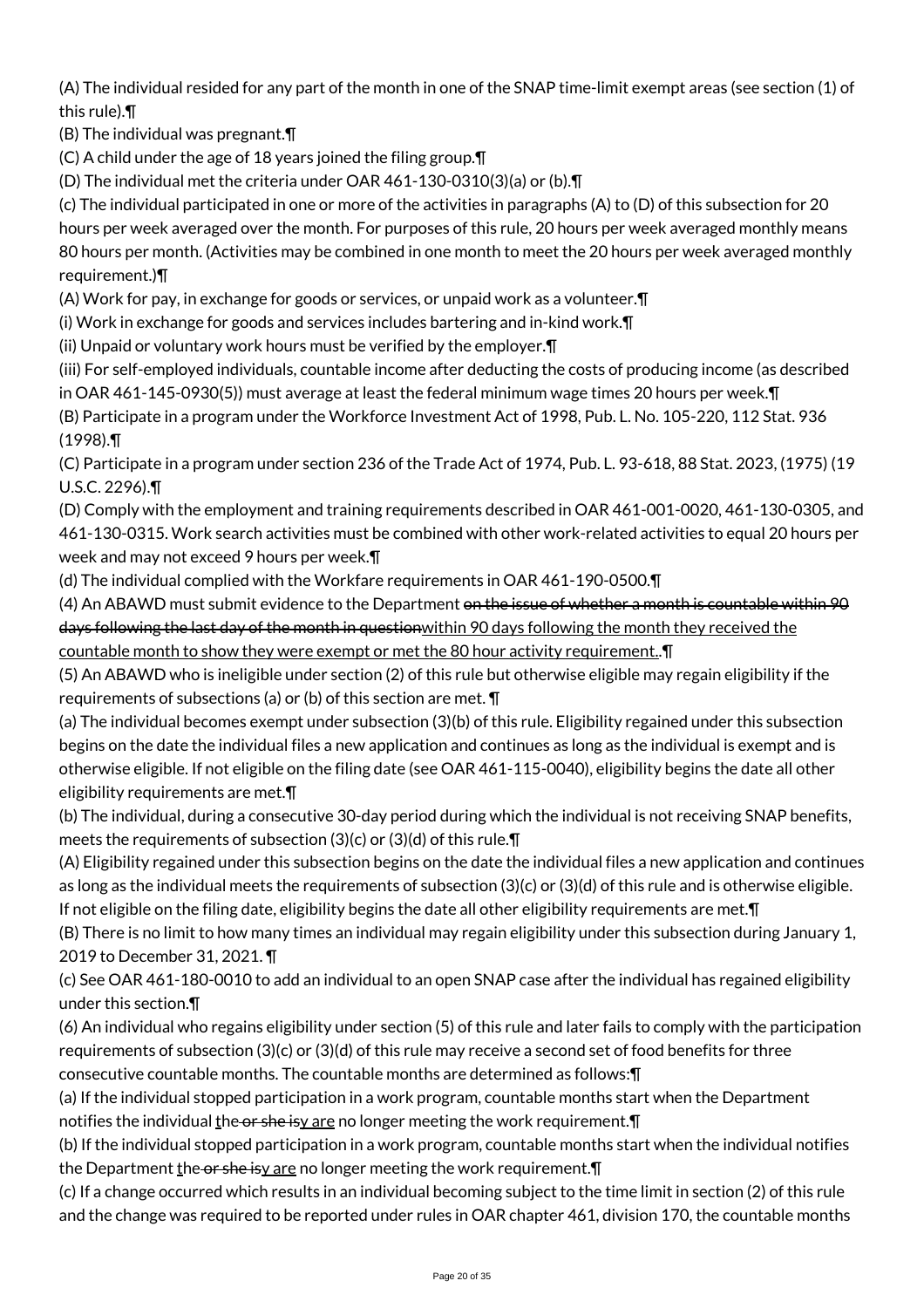start when the change occurred.¶

(d) If a change occurred which results in an individual becoming subject to the time limit and the change was not required to be reported under rules in OAR chapter 461, division 170, countable months start when the Department notifies the individual  $\underline{t}$ he or shey must meet the work requirement. $\P$ (e) An individual may only receive benefits without meeting the requirements of subsection (3)(c) or (3)(d) of this

rule for no more than a total of six countable months during January 1, 2019 to December 31, 2021. ¶ (7) This space is reserved for the use of discretionary exemptions, granted by the Food and Nutrition Service, for ABAWDs residing in certain SNAP time-limit areas who are at risk of having their benefits closed or reduced. Beginning April 1, 2020 to September 30, 2021, the Department is not granting discretionary exemptions. T (8) An ABAWD involved in the activities specified in subsection (3)(c) or (3)(d) of this rule or an activity listed in the individual's case plan (see OAR 461-001-0020) is eligible for support service payments necessary for transportation orand other costs related to completing the activity as allowed by OAR 461-190-0360. Statutory/Other Authority: ORS 409.050, 411.060, 411.070, 411.121, 411.816 Statutes/Other Implemented: 7 USC 2015, 7 USC 2029, 7 CFR 273.7, 7 CFR 273.24, ORS 409.010, 409.050,

411.060, 411.070, 411.121, 411.816, 411.825, 411.837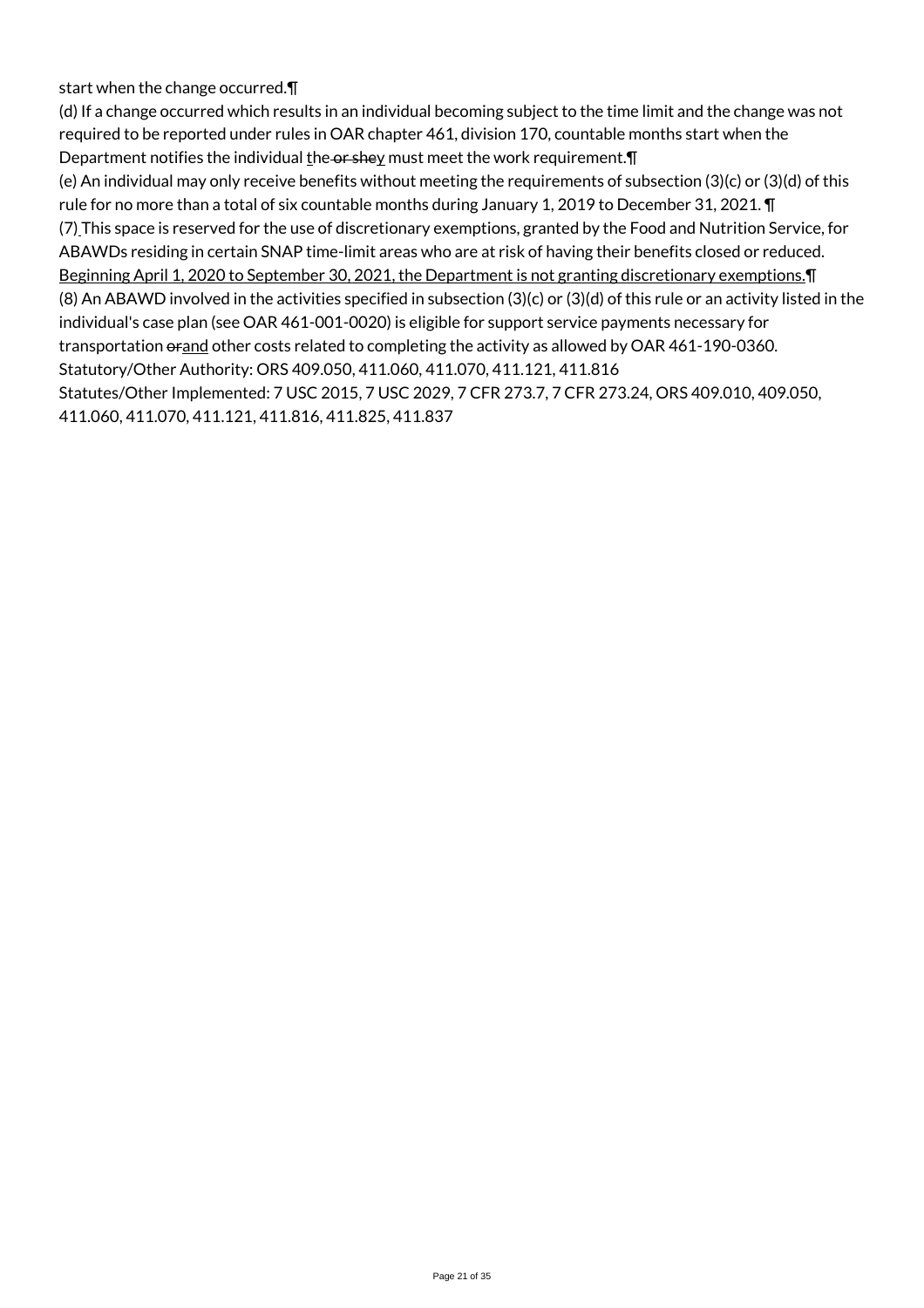REPEAL: Temporary 461-135-0660 from SSP 39-2020

NOTICE FILED DATE: 01/28/2021

RULE SUMMARY: OAR 461-135-0660 about SNAP; COVID-19, is being permanently amended to make clear how the emergency allotment (supplement) of SNAP is different than the Supplemental Nutrition Assistance Program, including foundation of law, notice requirements, and hearing rights. The rule is also being amended to adopt changes to the SNAP program due to COVID-19 regarding the Department extending certification periods, the Department waiving periodic reviews, and additional eligibility for students of higher education.

CHANGES TO RULE:

461-135-0660

SNAP; COVID-19

The provisions in this rule apply to the SNAP program.¶

(1) The Department suspends the following rule sections regarding the SNAP program as provided in this rule:¶ (a) OAR 461-115-0230(3), and¶

(b) OAR 461-135-0520(2) and (6).¶

(2) The Department amends the following rules and rule sections regarding the SNAP program as provided in this rule:¶

(a) OAR 461-115-0020(2),¶

(b) OAR 461-115-0450(1) and (2),¶

(c) OAR 461-135-0570(3), and¶

(cd) OAR 461-170-0102.¶

(3) Per the Families First Coronavirus Act, Title 3, Section 2301:¶

(a) SNAP time limit work requirements for ABAWDs (see OAR 461-135-0520) are temporarily waived.¶

(b) ABAWDs will not be subject to earning countable months (see OAR 461-135-0520). ¶

(4) An individual who the Department has determined is mandatory (see OAR 461-130-0305) will be granted "good cause" (see OAR 461-130-0327) if the reason for not accepting employment or for leaving a job was due to the individual's concerns regarding their health due to the COVID-19 pandemic. ¶

(5) Notwithstanding OAR 461-115-0450, the Department may extend a certification period (see OAR 461-001- 0000) before the certification period ends $\cdot$ n:  $\P$ 

(a) Not to exceed 6 months, when the certification period ends in the months of March, April, May, or June of 2020.¶

(b) When the certification period ends in October or November 2020:¶

(A) The certification period is extended to April 30, 2021, for a filing group with a certification period of 12 or fewer months.¶

(B) The certification period is extended to October 31, 2021, for a filing group with a certification period of 24 months.¶

(c) When the Mid-Certification Review is due in the months of October, November or December 2020, the Department waives the requirement to submit the Review and:¶

(A) The certification period is extended to October 31, 2022 and the Mid-Certification Review is due in October 2021, for a filing group with a Review due in October or November 2020.¶

(B) The certification period is extended to December 31, 2022 and the Mid-Certification Review is due in

December 2021, for a filing group with a Review due in December 2020.¶

(d) When the certification period ends in December 2020:¶

(A) The certification period is extended to June 30, 2021 for a filing group with a certification period of 12 or fewer months.¶

(B) The certification period is extended to December 31, 2021 for a filing group with a certification period of 24 months.¶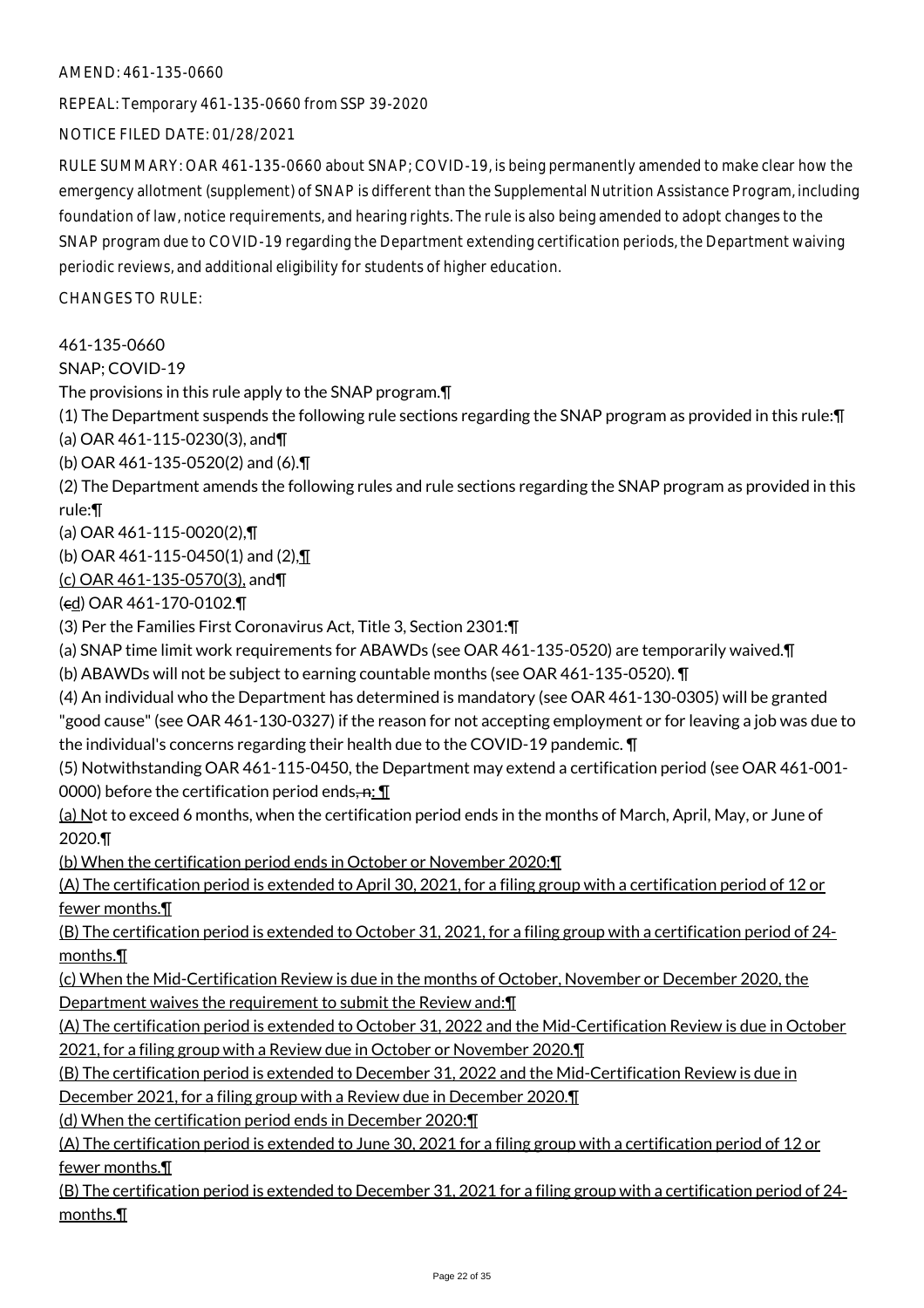(e) When the certification period ends in the months of February or March 2021 and the certification period of the filing group has not been previously extended by the Department:¶

(A) Not to exceed 6 months when the only countable income is TANF program benefits or TANF program benefits and Social Security benefits.¶

(B) Not to exceed 12 months when the only countable income is Social Security benefits.¶

(6) Notwithstanding OAR 461-170-0102, the Department waives the requirement to submit an "Interim Change Report" or a "Mid-Certification Review" in order to continue receiving benefits-w: \[

(a) When the Interim Change Report or Mid-Certification Review is due in the months of March, April, May, or June of 2020.¶

(7) b) When the Interim Change Report is due in the months of October, November, or December of 2020.¶ (7) Emergency allotments (supplements) are permitted through USDA waiver under Families First coronavirus Response Act of 2020. The Department may issue an emergency suppleallotment of SNAP benefits for any months approved for an emergency suppleallotment by the Food and Nutrition Service, with the following

limitations:¶

(a) The emergency suppleallotment does not change the benefit level, calculated under OAR 461-160-0400, for the benefit group (see OAR 461-110-0750).¶

(b) The emergency suppleallot ment shall be issued on a date determined by the Department, not subject to OAR 461-165-0100.¶

(c) The amount of the emergency suppleallotment shall be the difference between the benefit level calculated under OAR 461-160-0400 and the maximum Payment Standard for the number of individuals in the benefit group. If there is no difference, no emergency supplement shall be issued. allotment shall be issued. I

(d) When the Food and Nutrition Service makes a change that ends, reduces, or suspends the emergency allotment:¶

(A) No decision notice (see OAR 461-001-0000) is required. The Department is not required to mail a notice of intended action.¶

(B) The Department shall publicize the change using one or more of the following methods: ¶

(i) Informing the public through the news media.  $\P$ 

(ii) Placing posters in the offices that serve affected individuals, in the locations where SNAP is issued, and at other sites frequented by individuals receiving SNAP. ¶

(iii) Mailing a general notice to the households of affected recipients.¶

(e) Excepting an overpayment (see OAR 461-195-0501), there is no right to hearing to dispute emergency

allotment and no right to continuing benefits.¶

(8) For applications with a filing date (see OAR 461-115-0040): ¶

(a) Established from March 23, 2020 to August  $31$  February 28, 20201, the Department waives the requirement under OAR 461-115-0020 section (1) to meet the interview requirements in order to complete the application process, and¶

(b) Established from March 23, 2020 to August 31 February 28, 20201, the Department suspends the requirement under OAR 461-115-0230(3)(b) to grant a face-to-face interview at the applicant's request.¶

(9) The provisions lRetroactively effective January 16, 2021: In addition to the provisions under section (3) of

OAR 461-135-0570, to be eligible for SNAP benefits, a student of higher education (see OAR 461-135-0570) may also meet the requirements of one of the following subsections:¶

(a) The student of higher education is eligible to participate in state or federally funded work study program during the regular school year.¶

(b) The student of higher education has an Expected Family Contribution (EFC) of \$0 in the current academic year, as determined through the Free Application for Federal Student Aid (FAFSA). ¶

(10) The provisions-- $\P$ 

(a) Listed in sections (3) and (4) of this rule end on the last day of the month in which the public health emergency declaration made by the Secretary of Health and Human Services under section 319 of the Public Health Service Act based on an outbreak of coronavirus disease 2019 (COVID-19) is lifted.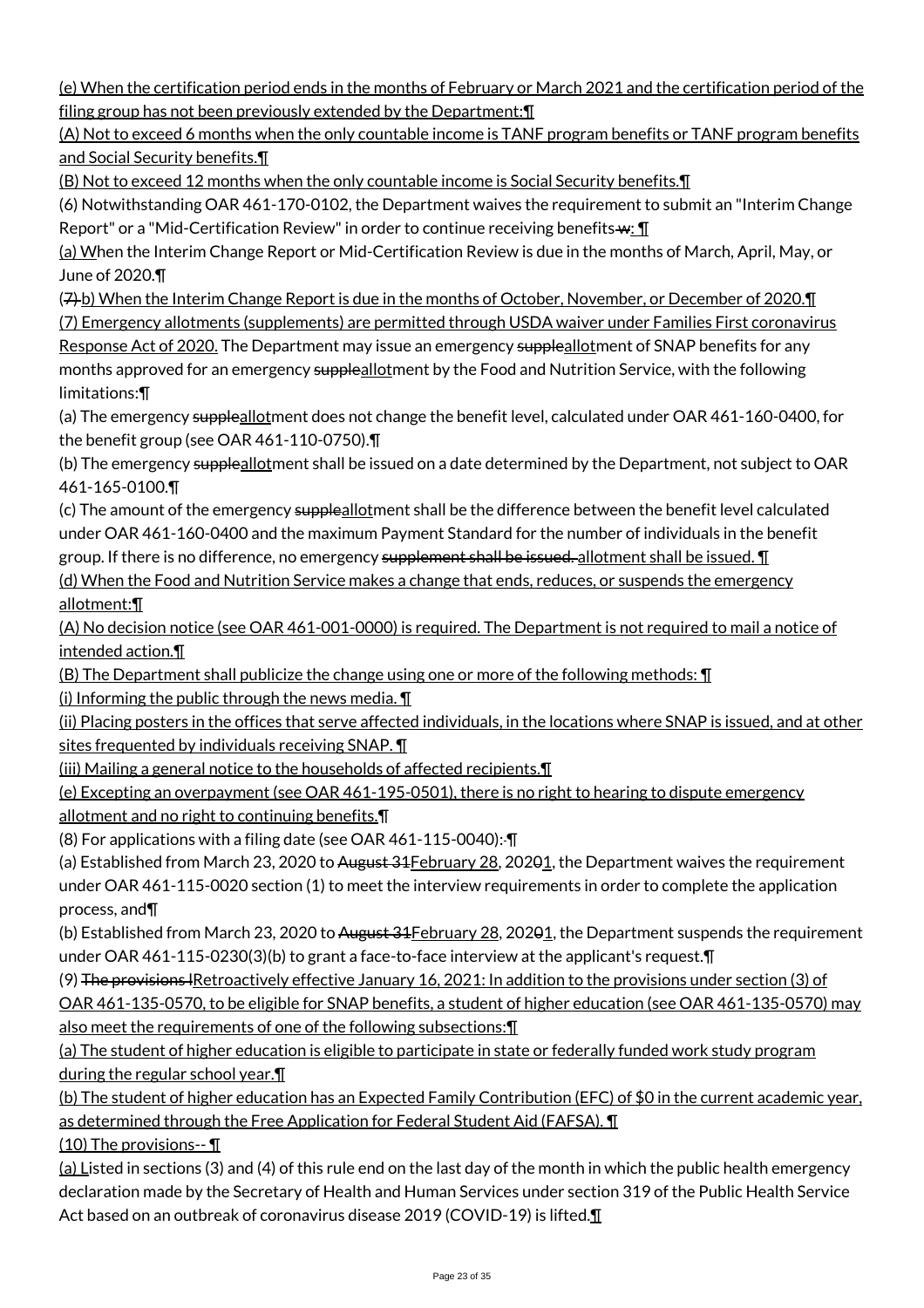(b) Listed in section (9) of this rule end 30 days after the day upon which the public health emergency declaration made by the Secretary of Health and Human Services under section 319 of the Public Health Service Act based on an outbreak of coronavirus disease 2019 (COVID-19) is lifted.

Statutory/Other Authority: ORS 411.060, 411.070, 411.121, 411.816, ORS 409.050 Statutes/Other Implemented: ORS 409.010, ORS 411.060, 411.070, 411.121, 411.816, 411.825, 411.837, 7 USC 2015, 7 USC 2029, 7 CFR 273.7, 7 CFR 273.24, Pub. L. 116-127, ORS 409.050, 7 CFR 273.10, 7 CFR 273.14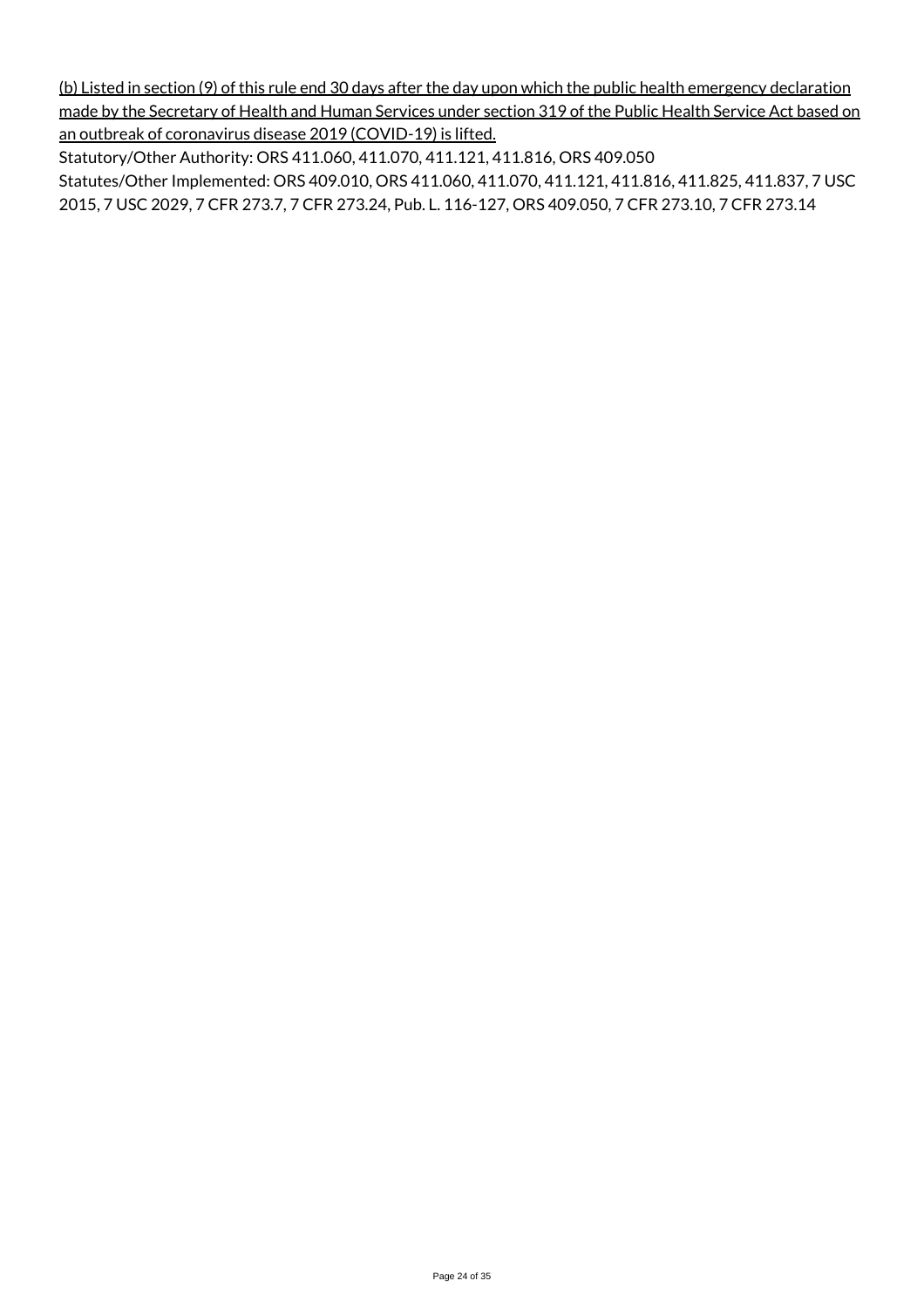#### NOTICE FILED DATE: 01/28/2021

RULE SUMMARY: OAR 461-135-1250 about Specific Requirements; Post-TANF, is being amended to remove all Post-TANF specific requirements and to change the title of the rule to make clear the Post-TANF program has closed.

CHANGES TO RULE:

461-135-1250

Specific Requirements: Post-TANF Closure of Post-TANF Program ¶

(1) This rule explains specific requirements for the Post-TANF program. Through September 30, 2010, the Post-TANF program provides \$100 per month per qualifying adult in aid for 12 consecutive months or until the household income exceeds 250 percent of the Federal Poverty Level (FPL), whichever comes first, as long as the client meets JOBS federally required participation rates (see OAR 461-001-0025) in combined unsubsidized paid work and JOBS activities.¶

(2) Effective October 1, 2010, the Post-TANF program provides \$50 per month per qualifying adult in aid for 12 consecutive months or until the household income exceeds 250 percent of the FPL, whichever comes first, as long as the client meets JOBS federally required participation rates in combined unsubsidized paid work and JOBS activities.¶

(3) To enroll in the Post-TANF program, a client must:¶

(a) Have obtained unsubsidized paid employment;¶

(b) Have become ineligible for the Pre-TANF, TANF or SFPSS programs due to earnings; and¶

(c) Be a Work Eligible Individual as defined by federal regulations.¶

(4) To remain eligible for the monthly Post-TANF payment, the client must meet the requirements of all of the following subsections:¶

(a) Meet all TANF eligibility requirements, except the client need not meet the following requirements:¶

(A) OAR 461-120-0310 and 461-120-0340 (child support assignment and cooperation);¶

(B) OAR 461-120-0330 (pursuing assets);¶

(C) OAR 461-155-0030 (income limits); and¶

(D) OAR 461-160-0015 (resource limits).¶

(b) Report and meet the monthly JOBS federal participation requirements with unsubsidized paid work and, if necessary, other JOBS activities.¶

(c) Provide the Department with employer-produced documents of paid, unsubsidized work hours within 45 days after Pre-TANF, TANF, or SFPSS has ended.¶

(d) The client must also provide employer-produced documents of paid, unsubsidized work hours each time requested by the Department or no later than the last day of the sixth month following the date the client provides the verification of work hours in accordance with subsection (c) of this section.¶

(e) Report all changes in residency and household group (see OAR 461-110-0210) affecting Post-TANF eligibility within 10 days of the occurrence.¶

(f) Changes reported for another program that affect Post-TANF eligibility are considered reported for Post-TANF.¶

(5) A client failing to comply with subsection (4)(c) of this rule but then providing documents after 45 days is eligible for Post-TANF payments only in the month the local Department office receives the documents and the months thereafter.¶

(6) Household income for the Post-TANF program is calculated in accordance with all TANF financial rules.¶

(7) Each parent (see OAR 461-001-0000) of a two-parent family is entitled to a monthly Post-TANF payment if both parents meet all Post-TANF enrollment and eligibility requirements.¶

(8) Monthly payments in the Post-TANF program begin the month after the last regular TANF benefit payment; or for Pre-TANF clients, the month after the Department verifies that the client meets TANF eligibility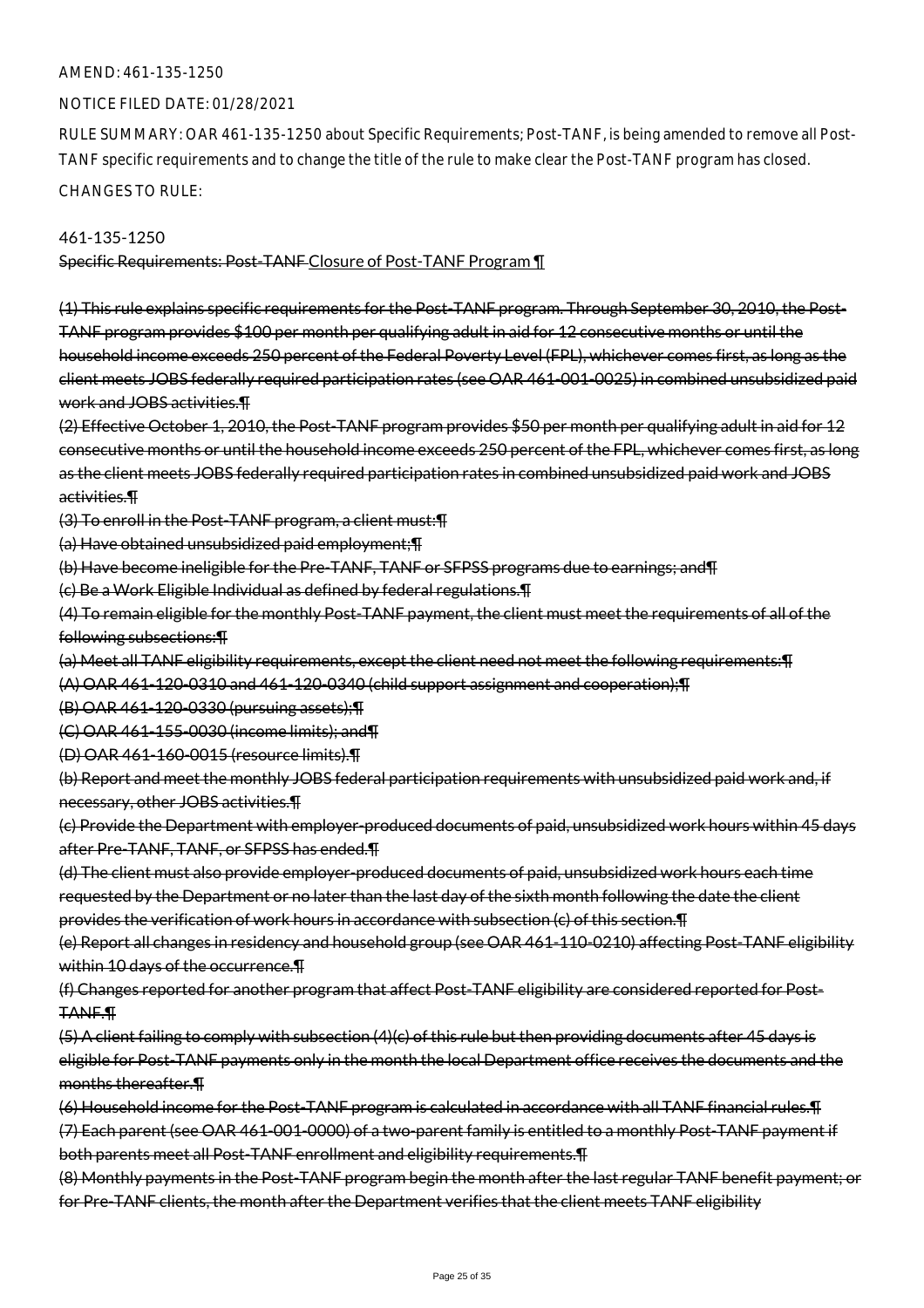requirements.¶

(9) A client in the Post-TANF program is entitled to support services in accordance with OAR 461-190-0241. Additional support services may be granted with manager approval.¶

(10) A client is no longer eligible for a Post-TANF payment when the client does not meet JOBS federal participation requirements due to:¶

(a) Loss of employment;¶

(b) A reduction in work hours, and the client chooses not to participate in required JOBS activities offered by the Department; or¶

(c) A reduction in JOBS activity hours without good cause (see OAR 461-130-0327) that when combined with work hours does not meet the JOBS federally required participation rates.¶

(11) Notwithstanding any other administrative rule in Chapter 461, effective April 30, 2012 the Post-TANF program funding ends. Continuation of Post-TANF benefits is not authorized after April 30, 2012, regardless of whether a hearing request on Post-TANF is submitted or pending.

Statutory/Other Authority: ORS 411.060, 411.070, 412.006, 412.009, 412.049, 412.124 Statutes/Other Implemented: ORS 411.060, 411.070, 412.006, 412.009, 412.049, 412.124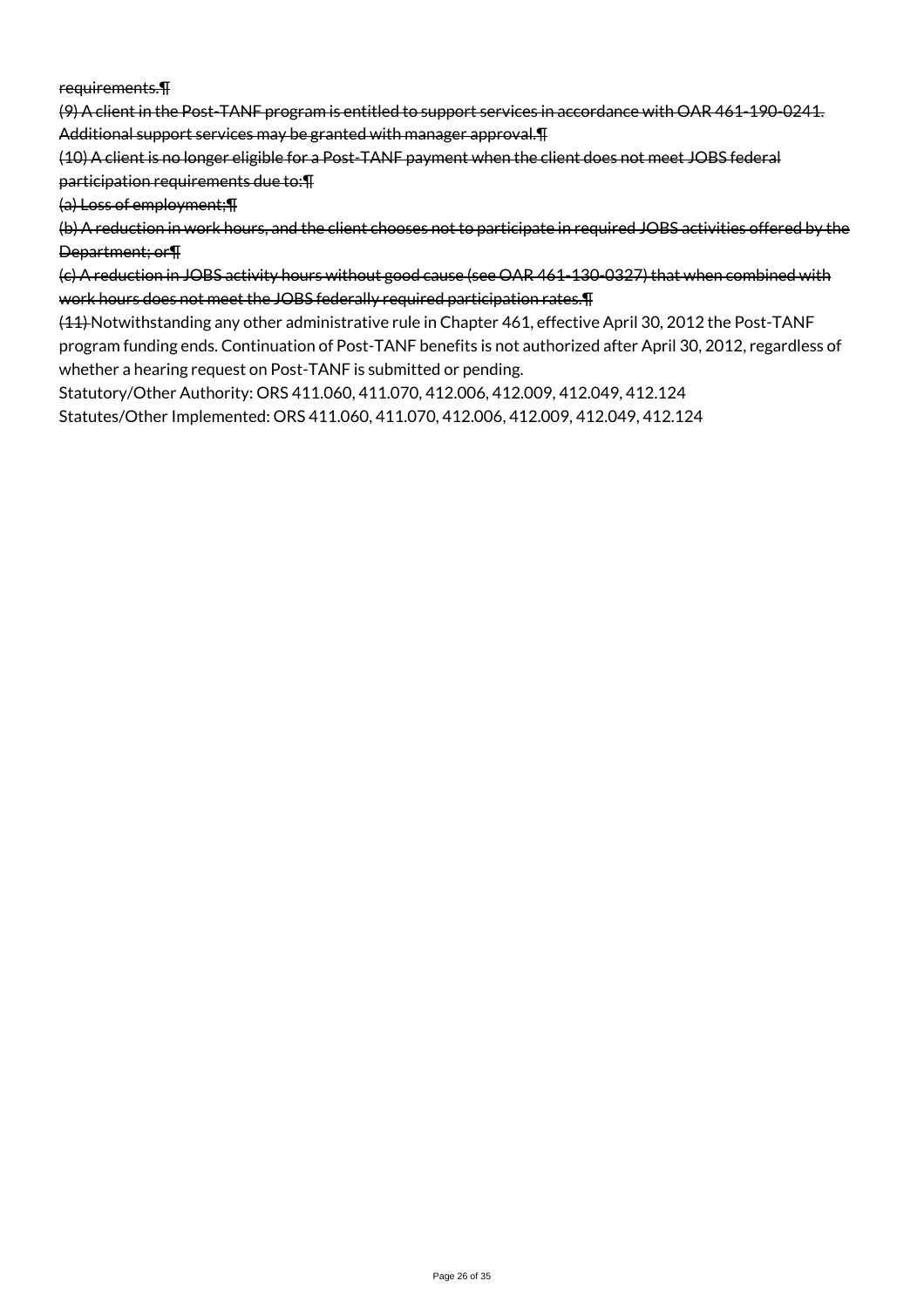## NOTICE FILED DATE: 01/28/2021

RULE SUMMARY: OAR 461-135-1260 about Specific Requirements: Job Participation Incentive, is being amended to remove the Post-TANF program. It may also be amended to clarify Job Participation Incentive.

CHANGES TO RULE:

## 461-135-1260

Specific Requirements: Job Participation Incentive ¶

(1) This rule explains specific requirements of the Job Participation Incentive (JPI). The JPI food benefit provides \$10 per month for qualifying SNAP households with a dependent child (see OAR 461-001-0000) under age 18.¶ (2) An individual eligible for JPI may receive a \$10 monthly food benefit.¶

(a) The individual receives the \$10 incentive payment starting the month the Department receives documentation that all enrollment criteria in section (3) of this rule have been met.¶

(b) There are no partial months of JPI benefits.¶

(c) The individual may only be issued retroactive JPI benefits as allowed under OAR 461-180-0130.¶

(3) As used in this rule, a "two-parent household" refers to a SNAP household group (see OAR 461-110-0210) that contains a dependent child under age 18 and the dependent child's two parents.¶

(4) To receive JPI, an individual must be in a SNAP filing group (see OAR 461-110-0370) and meet the requirements of all of the following subsections:¶

(a) Be working at an unsubsidized paid employment that meets the federally required participation rates (see OAR 461-001-0025). For self-employment or piece rate work, the hours of work must be equivalent to the required average weekly hours at Oregon State minimum wage. An individual must meet the requirements of at least one of the following paragraphs:¶

(A) Be a single parent (see OAR 461-001-0000) of a dependent child under six years of age and working at an unsubsidized paid employment for an average of at least 20 weekly hours.¶

(B) Be a single parent of a dependent child at least six years of age and under 18 years of age, and working at an unsubsidized paid employment for an average of at least 30 weekly hours.¶

(C) Be a parent in a two-parent household (see section (3) of this rule) that does not receive federally-funded child care assistance, and the parents are working at unsubsidized paid employment for a combined average of at least 35 hours per week.¶

(D) Be a parent in a two-parent household that receives federally-funded child care assistance and the parents are working at unsubsidized paid employment for a combined average of 55 hours per week.¶

(b) Provide the Department with employer-produced documents of paid, unsubsidized work hours covering a consecutive two-week period that has occurred within the last 60 days.¶

(c) Anticipate weekly employment hours will remain the same or increase for the reporting period.¶

(d) Provide employer-produced documents of paid, unsubsidized work hours each time requested by the

Department and no later than the last day of the sixth month following the date the client provides the verification of work hours in accordance with subsections (a) and (b) of this section.¶

(e) Be an eligible adult in a SNAP benefit group (see OAR 461-110-0750) and the parent of an eligible dependent child under age 18 in the same SNAP benefit group.¶

(f) Not be receiving any Post-TANF, SFPSS, or TANF program benefits in the same month.¶

(5) To remain eligible for JPI, a client must:¶

(a) Meet all SNAP eligibility and reporting requirements (see OAR 461-170-0011); and¶

(b) Meet all requirements in section (4) of this rule at the time of the interim change report and at the time of the recertification of SNAP benefits.¶

(6) Household income in JPI is calculated in accordance with all SNAP financial rules.¶

(7) A client is no longer eligible for JPI when it has been determined that the client does not meet federally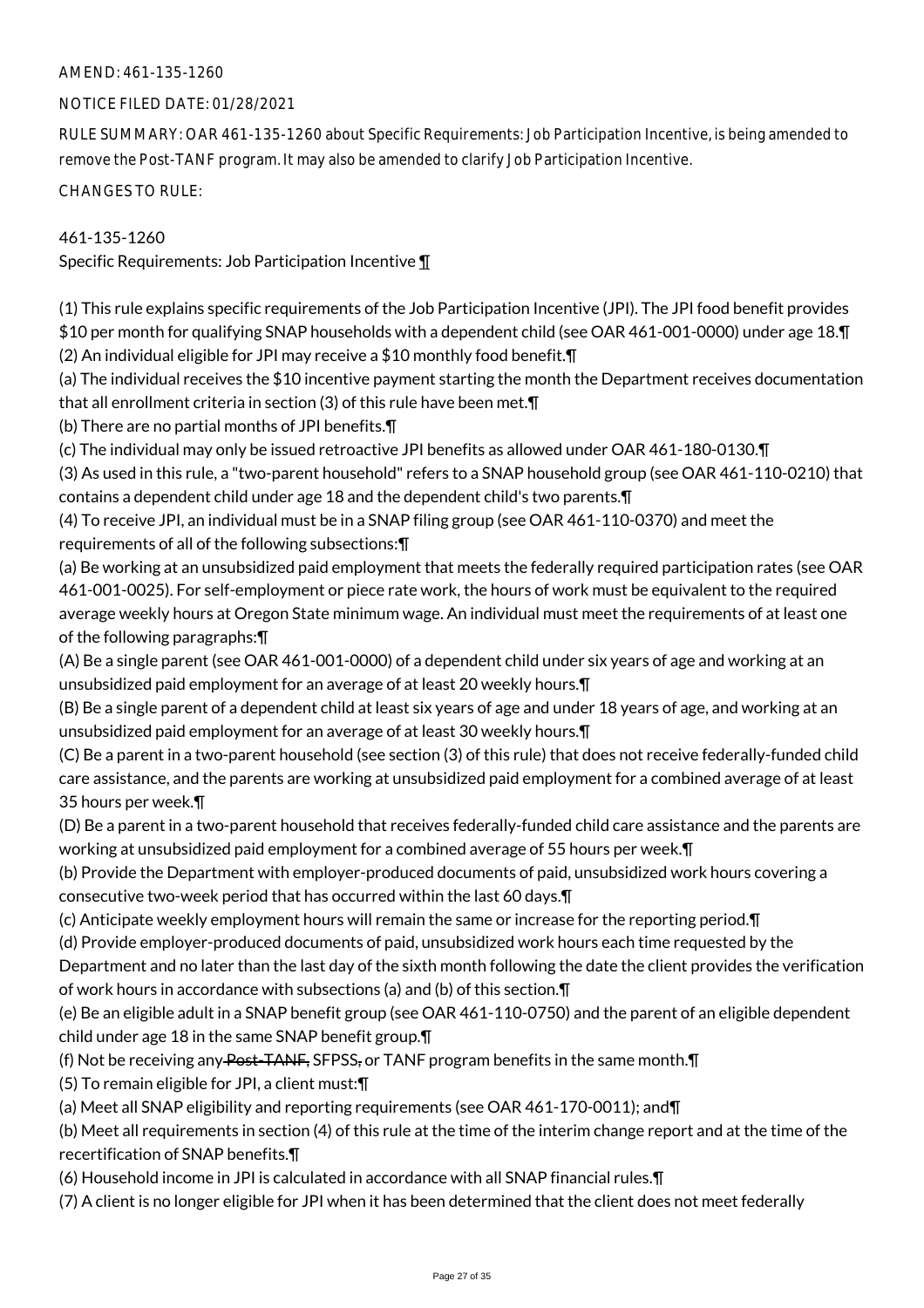required participation rates and requirements due to any of the following:¶

(a) Loss of employment.¶

(b) A reduction in work hours.¶

(c) The client no longer has a dependent child under age 18 in their SNAP benefit group.

Statutory/Other Authority: ORS 409.050, 411.060, 411.070, 412.049

Statutes/Other Implemented: ORS 409.010, 411.060, 411.070, 412.049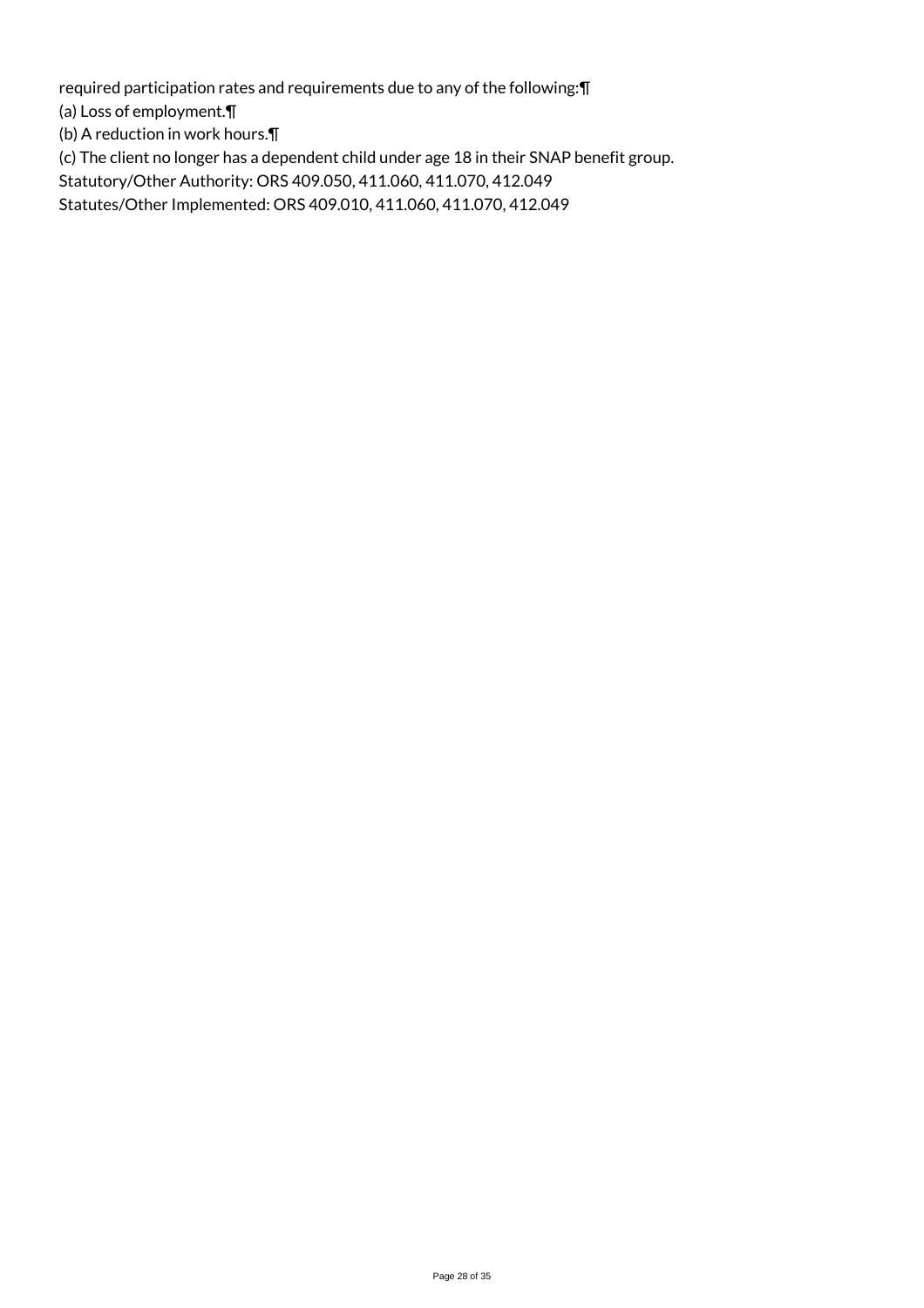REPEAL: Temporary 461-145-0087 from SSP 1-2021

NOTICE FILED DATE: 01/28/2021

RULE SUMMARY: OAR 461-145-0087 about Coronavirus Aid, Relief, and Economic Security (CARES) Act, is being amended to permanently adopt the changes in how Federal Pandemic Compensation payments are treated for certain programs.

CHANGES TO RULE:

461-145-0087

Coronavirus Aid, Relief, and Economic Security (CARES) Act

(1) In all programs, Recovery Rebate payments authorized by the Coronavirus Aid, Relief, and Economic Security Act (CARES Act) are: ¶

(a) An eExcluded assets (OAR 461-001-0000) in the month of receipt, $\P$ 

(b) An e $E$ xcluded assets for 12 full months starting with the month following the month of receipt, and  $\P$ 

(c) After the 12-month period, the remainder is countable (OAR 461-001-0000) as a resource.¶

(2) Federal Pandemic Unemployment Compensation payments authorized by the CARES Act are treated as follows:¶

(aAssistance payments authorized by the CARES Act are not Disaster Unemployment Assistance (see OAR 461- 145-0100) and are treated as follows: \[

(a) Retroactive payments are counted as periodic or lump-sum income (see OAR 461-140-0110 and 461-140- 0120), and¶

(b) All other payments are counted as unearned income.¶

(3) Federal Pandemic Unemployment Compensation payments authorized by the CARES Act are treated as follows:¶

(a) For all programs, Federal Pandemic Unemployment Compensation payments are not Disaster Unemployment Assistance (see OAR 461-145-0100).¶

(b) In the GA and OSIPM programs, the payments are excluded as income and resourcesets in the month of receipt. All funds remaining after the month of receipt are treated as aa countable resource. [1]

(bc) In the QMBERDC, QMB, TANF, and TA-DVS programs, the payments are excluded assets.¶

(ed) In all otherthe DSNAP and SNAP programs, the payments are treated as unemployment compensation benefits (see OAR 461-145-0550). Federal Pandemic Unemployment Compensation payments are not Disaster

Unemployment Assistancexcluded assets in the month of receipt and the following nine months. All funds remaining after the exclusion period are a countable resource.¶

(e) In all other programs,¶

(A) Retroactive payments are counted as periodic or lump-sum income (see OAR 461-1450-0100)10 and 461-140-0120), and¶

(B) All other payments are counted as unearned income.

Statutory/Other Authority: ORS 411.060, 411.070, 411.083, 411.404, 411.816, 412.014, 412.049 Statutes/Other Implemented: ORS 411.060, 411.070, 411.083, 411.404, 411.816, 412.014, 412.049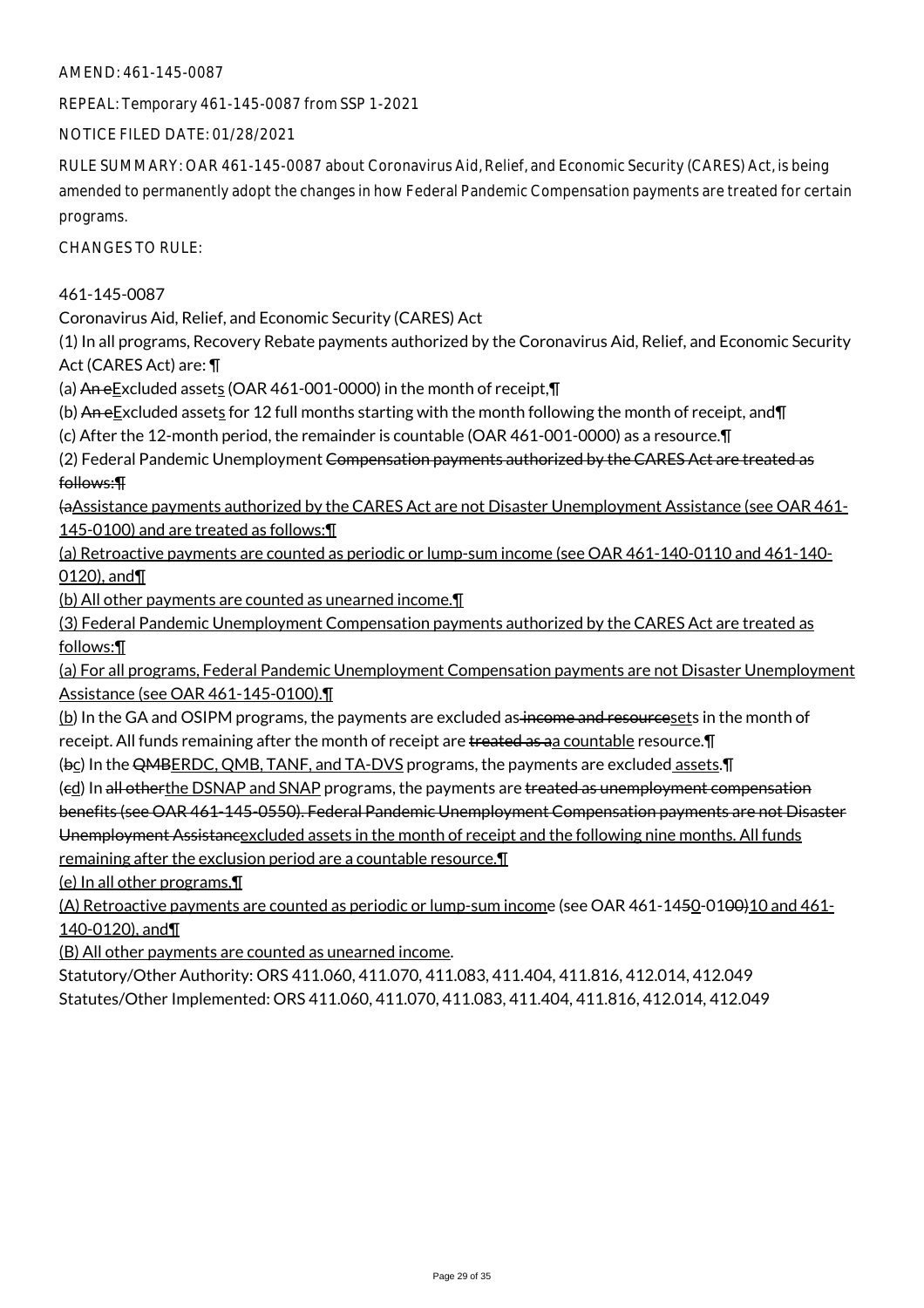#### NOTICE FILED DATE: 01/28/2021

RULE SUMMARY: OAR 461-145-0320 about Life Insurance, is being amended to remove retroactive text and the Post-TANF program.

CHANGES TO RULE:

461-145-0320 Life Insurance ¶

### Retroactively effective July 6, 2020:¶

(1) Benefits paid on a life insurance policy are counted as unearned income in the month received. Except in the QMB-BAS, QMB-SMB, and QMB-SMF programs, any amount retained into the following month is counted as a resource.¶

(a) The Department counts benefits as received when the insured individual dies or when the insured individual is eligible for and receives accelerated payments before death, such as when the insured individual has a terminal illness.¶

(b) When the payment is a lump sum due to the death of the insured individual a deduction is allowed, not to exceed \$1,500, for the cost of the deceased individual's last illness and burial if these costs were not otherwise insured.¶

(2) Burial insurance that generates a cash surrender value is treated in the same manner that this rule treats life insurance.¶

(3) Burial insurance that does not generate a cash surrender value is treated as follows:¶

(a) For all programs except OSIP, OSIPM, and QMB-DW, it is excluded. ¶

(b) In the OSIP, OSIPM, and QMB-DW programs, it is considered an irrevocable burial arrangement and treated in accordance with OAR 461-145-0040. ¶

(4) When the ownership or beneficiary of a life insurance policy has been irrevocably assigned and designated for burial, it is treated in accordance with OAR 461-145-0040 and is not counted towards the \$1500 life insurance limit.¶

(5) The value of a life insurance policy is treated as follows:¶

(a) All term insurance that has no cash surrender value is excluded.¶

(b) In the ERDC, QMB-BAS, QMB-SMB, QMB-SMF, REF, REFM, SFPSS, SNAP, TA-DVS, Pre-TANF, Post-TANF,

and TANF programs, the cash surrender value of the life insurance policy is excluded.¶

(c) In the OSIP, OSIPM, and QMB-DW programs:¶

(A) For the purposes of this subsection, the following definitions apply:¶

(i) "Cash surrender value" means the equity that the policy acquires over time.¶

(ii) "Dividend" means a payment of surplus company earnings from the insurer.¶

(iii) "Dividend accumulation" means a dividend left with the insurer to accumulate interest that may be withdrawn without affecting the policy's face value or cash surrender value.¶

(iv) "Dividend addition" means the amount of insurance purchased with a dividend that increases the policy's death benefit and cash surrender value.¶

(v) "Face value" means the amount of the death benefit contracted for at the time the policy was purchased and does not include a dividend addition added after purchase of the policy.¶

(vi) "Viatical settlement" means an agreement allowing a third party to acquire a life insurance policy from a terminally ill individual at an agreed-upon percentage of the life insurance policy's face value.¶

(B) The cash surrender value of life insurance policies owned by the financial group (see 461-110-0530) is excluded if the total face value of all policies for the insured individual is less than or equal to \$1,500. If the total face value of all policies for the insured individual is more than \$1,500, the entire cash surrender value are counted as a resource to the owner of the policies. The total face value does not include any dividend addition. A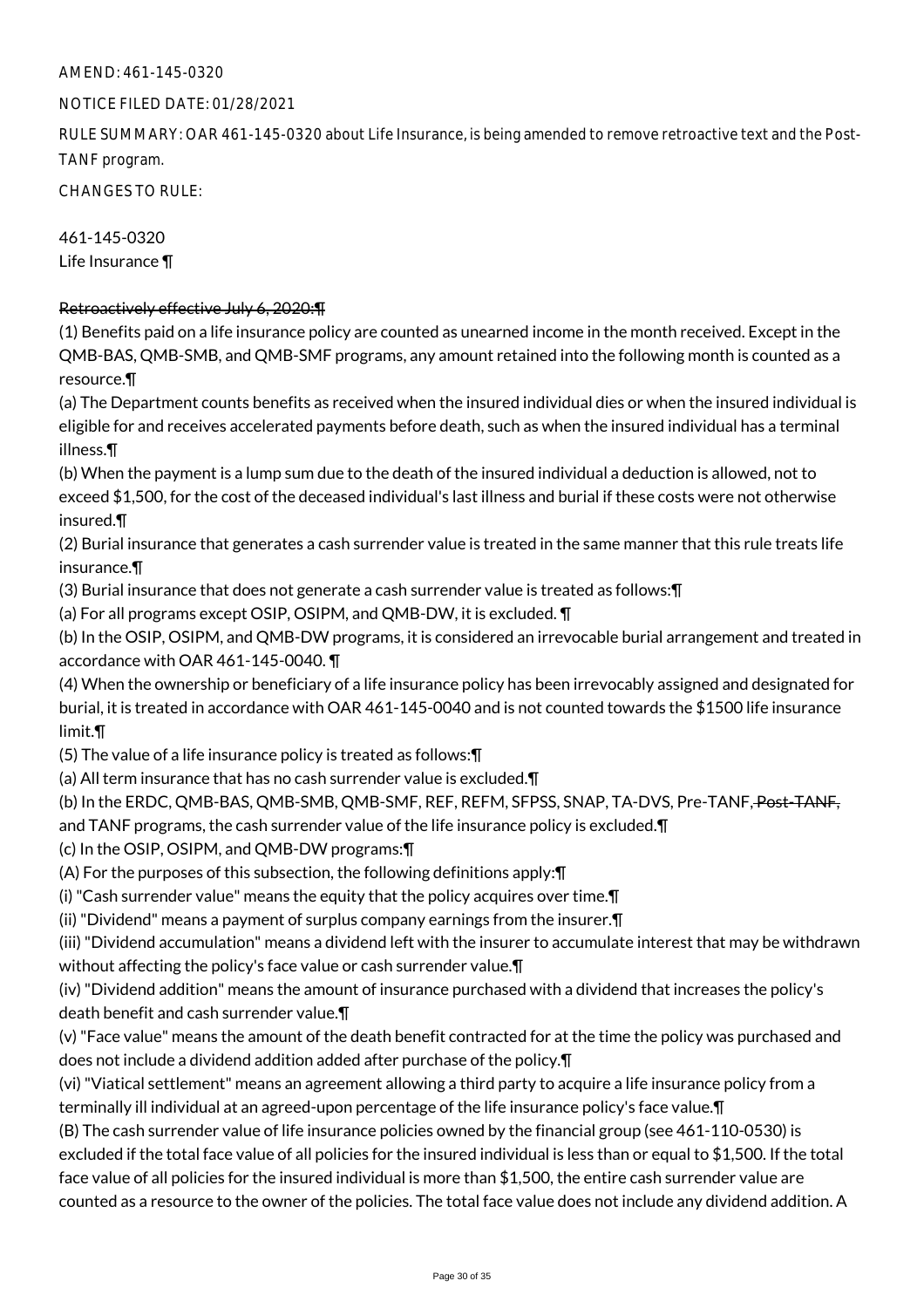dividend accumulation must count as a resource even if the face value of the policy that generated the dividend accumulation is excluded.¶

(C) The face value of term life insurance policies excluded under subsection (a) of this section are not counted in determining if the \$1,500.00 life insurance exclusion limit is exceeded.¶

(D) The cash surrender value of a policy acquired through a viatical settlement is excluded.

Statutory/Other Authority: ORS 411.706, 411.816, 412.049, 413.085, 414.685, ORS 329A.500, 409.050, 411.060, 411.070, 411.083, 411.404, 411.704

Statutes/Other Implemented: ORS 409.010, 411.060, 411.070, 411.083, 411.404, 411.704, 411.706, 411.816, 412.049, 413.085, 414.685, 414.839, ORS 329A.500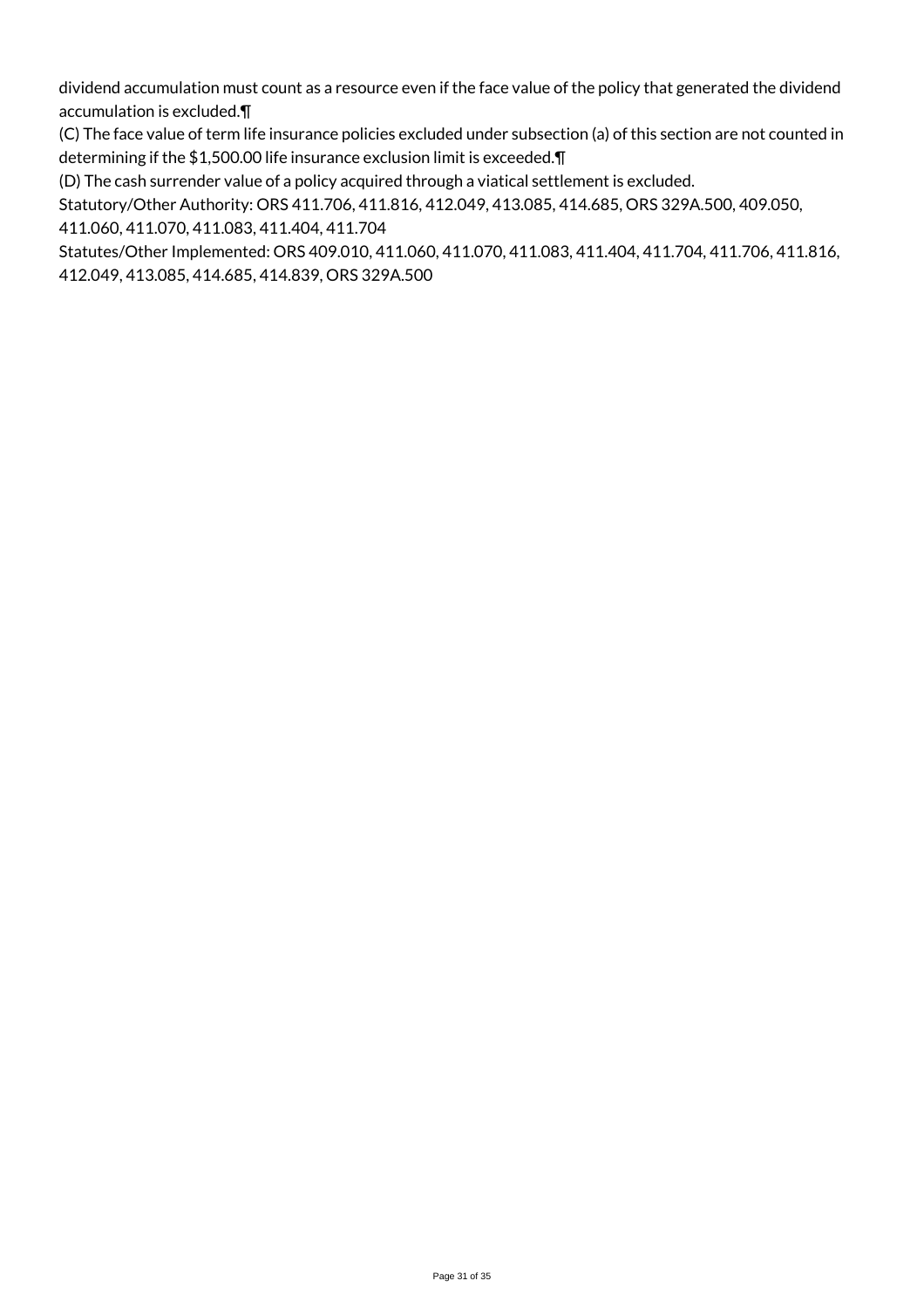## NOTICE FILED DATE: 01/28/2021

RULE SUMMARY: OAR 461-145-0410 about Program Benefits, is being amended to remove the Post-TANF program and to make a program name more clear.

CHANGES TO RULE:

## 461-145-0410 Program Benefits ¶

(1) EA payments are treated as follows:¶

(a) In the ERDC and SNAP programs, a payment made directly to the client is counted as unearned income. Dual payee and provider-direct payments are excluded.¶

- (b) In all programs except the ERDC and SNAP programs, these payments are excluded.¶
- (2) Employment Payments (see OAR 461-001-0025 and 461-135-1270) are treated as follows:¶

(a) In the REF, REFM, SNAP, and TANF programs, these payments are counted as unearned income in the month received.¶

(b) In all programs not covered in subsection (a) of this section, these payments are excluded.¶

(3) Payments from ERDC and TANF child care are excluded unless the client is the provider.¶

- (4) Payments from the MAGI medical (including MAGI-CHIP), OSIPM, QMB, and REFM programs are excluded.¶
- (5) Payments from JPI (see OAR 461-135-1260) are issued as a food benefit and are excluded.¶
- (6) SNAP payments are treated as follows:¶

(a) The value of an SNAP benefit is excluded in all programs except the EA program. In the EA program, the value is counted as a resource when determining the emergency food needs of the filing group (see OAR 461-110-0310 and 461-110-0370).¶

(b) OFSET service payments are excluded.¶

(7) Benefits from the GA, OSIP (except OSIPM-ICP), Post-TANF, REF, SFPSS, TANF, and tribal-TANF programs are treated as follows:¶

(a) In the EA program, these payments are counted as unearned income, except that these payments are excluded for a benefit group (see OAR 461-110-0750) whose emergent need is the result of domestic violence (see OAR 461-001-0000).¶

(b) In the ERDC program:¶

(A) Post-TANF payments are excluded.¶

(B) All other, payments are counted as unearned income.¶

(c) In the QMB-BAS, QMB-SMB, and QMB-SMF programs, these payments are excluded.¶

(d) In the SNAP program:¶

(A) These payments are treated as unearned income.¶

(B) An amount received as a late processing payment is treated as lump-sum income (see OAR 461-001-0000 and 461-140-0120).¶

(C) Payments made to correct an underpayment are treated as lump-sum income.¶

(D) Ongoing special needs payments for laundry allowances, special diet or meal allowance, restaurant meals, accommodation allowances, and telephone allowances are treated as unearned income. All other special needs payments are excluded as reimbursements.¶

(e) In all programs except the EA, ERDC, QMB-BAS, QMB-SMB, QMB-SMF, and SNAP programs:¶

(A) These payments are excluded in the month received, and any portion remaining following the month of receipt is counted as a resource.¶

(B) Payments made to correct an underpayment are excluded.¶

(f) In all programs:¶

(A) JOBS, REF, and TANF JOBS Plus support service payments are excluded.¶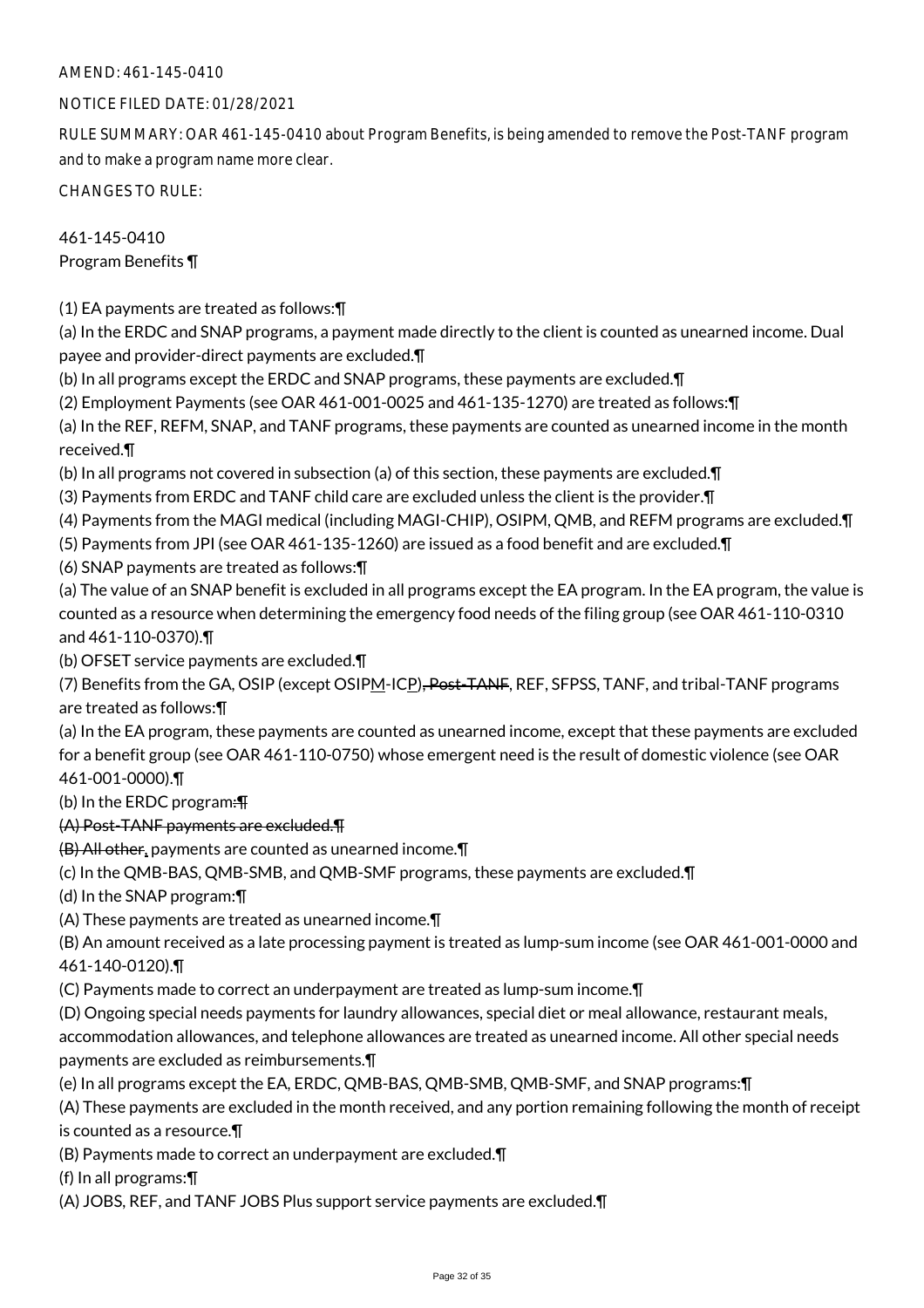(B) For the treatment of JOBS Plus income, see OAR 461-145-0130.¶

(8) Payments from OSIPM-ICP (OSIPM-Independent Choices Program) are treated as follows:¶

(a) In the SNAP program, these payments are counted as unearned income and assets held in a contingency fund (see OAR 411-030-0020) are counted as a resource.¶

(b) In all other programs, these payments and funds held in a contingency fund are excluded.¶

(9) Pre-TANF program payments are treated as follows:¶

(a) In the SNAP program, a payment for basic living expenses, made directly to the client, is counted as unearned income. All other payments are excluded.¶

(b) In all programs except the SNAP program, these payments are excluded.¶

(10) TA-DVS payments are excluded for all programs.

Statutory/Other Authority: ORS 329A.500, 409.050, 411.083, 411.404, 411.816, 412.014, 412.049, 413.085, 414.685

Statutes/Other Implemented: ORS 329A.500, 409.010, 411.083, 411.404, 411.700, 411.816, 412.014, 412.049, 7 CFR 273.9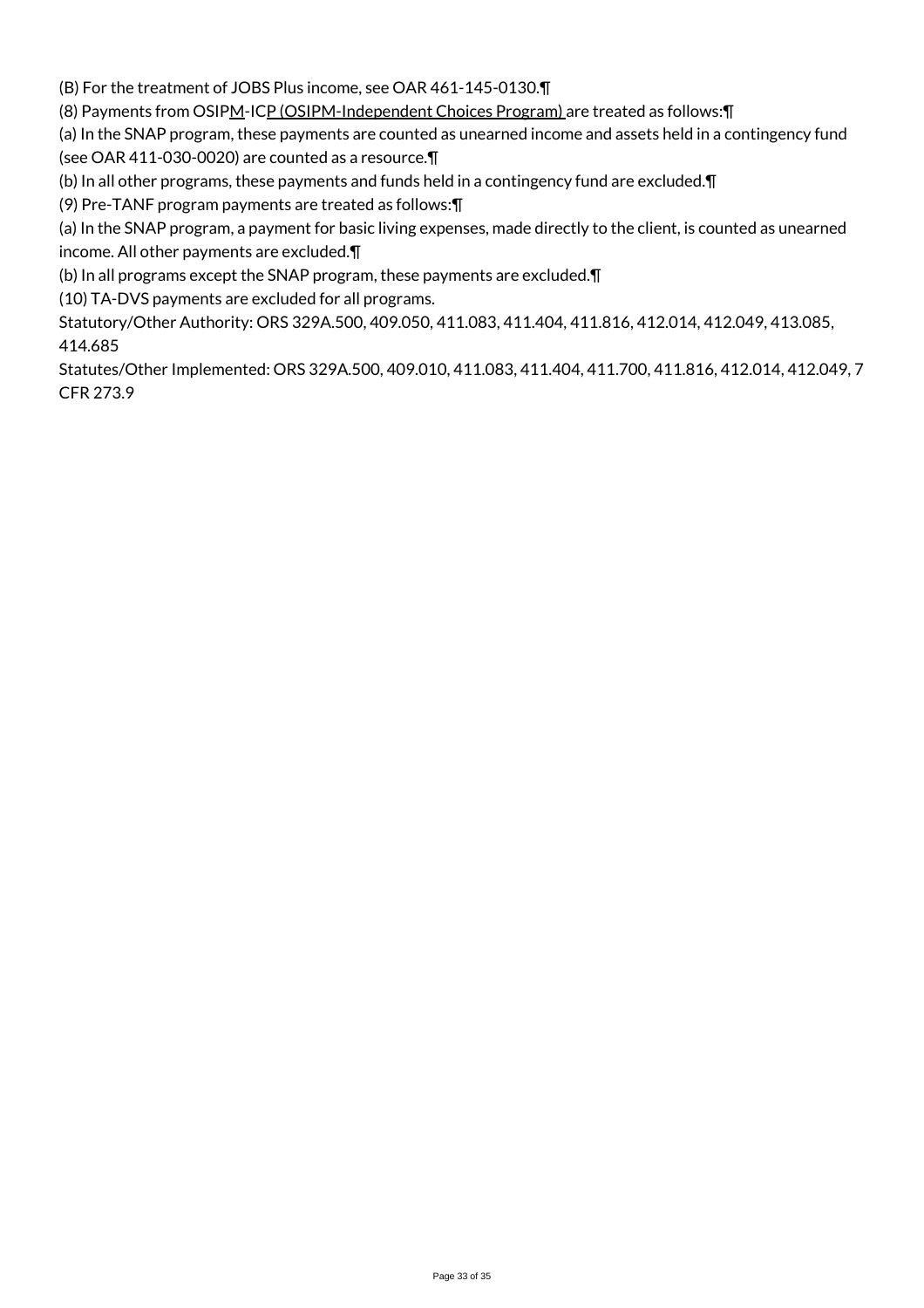### AMEND: 461-180-0120

REPEAL: Temporary 461-180-0120 from SSP 37-2020

NOTICE FILED DATE: 01/28/2021

RULE SUMMARY: OAR 461-180-0120 about Effective Dates; Removing an Individual is being amended to permanently adopt more inclusive language and to improve the rule's precision.

CHANGES TO RULE:

461-180-0120 Effective Dates; Removing an Individual ¶

The effective date for removing an individual from a benefit group (see OAR 461-110-0750) is one of the following:¶

(1) If the individual has left the benefit group in the current budget month because the or she isy are ineligible, is disqualified, or hasve left the household, the effective date is:¶

(a) The first of the month after the notice period (see OAR 461-175-0050) ends, if the change will reduce benefits.¶

(b) The last day of the month in which the notice period ends, if the change will end benefits.¶

(2) If the individual is reasonably expected to leave the household next month, the effective date is the later of the following:¶

(a) The first of the month following the month in which the individual leaves the household group (see OAR 461- 110-0210), if the change will reduce benefits.¶

(b) The end of the month in which the individual is expected to leave the household group, if the change will end benefits.¶

(3) When an individual in a benefit group of more than one individual dies, the effective date of the closure or reduction in benefits is one of the following:¶

(a) In the ERDC, REF, REFM, SNAP, and TANF programs, the last day of the month in which the 10-day notice period endstimely continuing benefit decision notice (see OAR 461-001-0000) notice period ends under OAR 461-175-0050.¶

(b) For all programs not covered by subsection (a) of this section, the date of the individual's death. Statutory/Other Authority: ORS 329A.500, 409.050, 411.060, 411.070, 411.404, 411.706, 411.816, 412.014, 412.049, 413.085, 414.231, 414.685, 414.826

Statutes/Other Implemented: ORS 329A.500, 409.010, 411.060, 411.070, 411.404, 411.706, 411.816, 412.014, 412.049, 414.231, 414.826